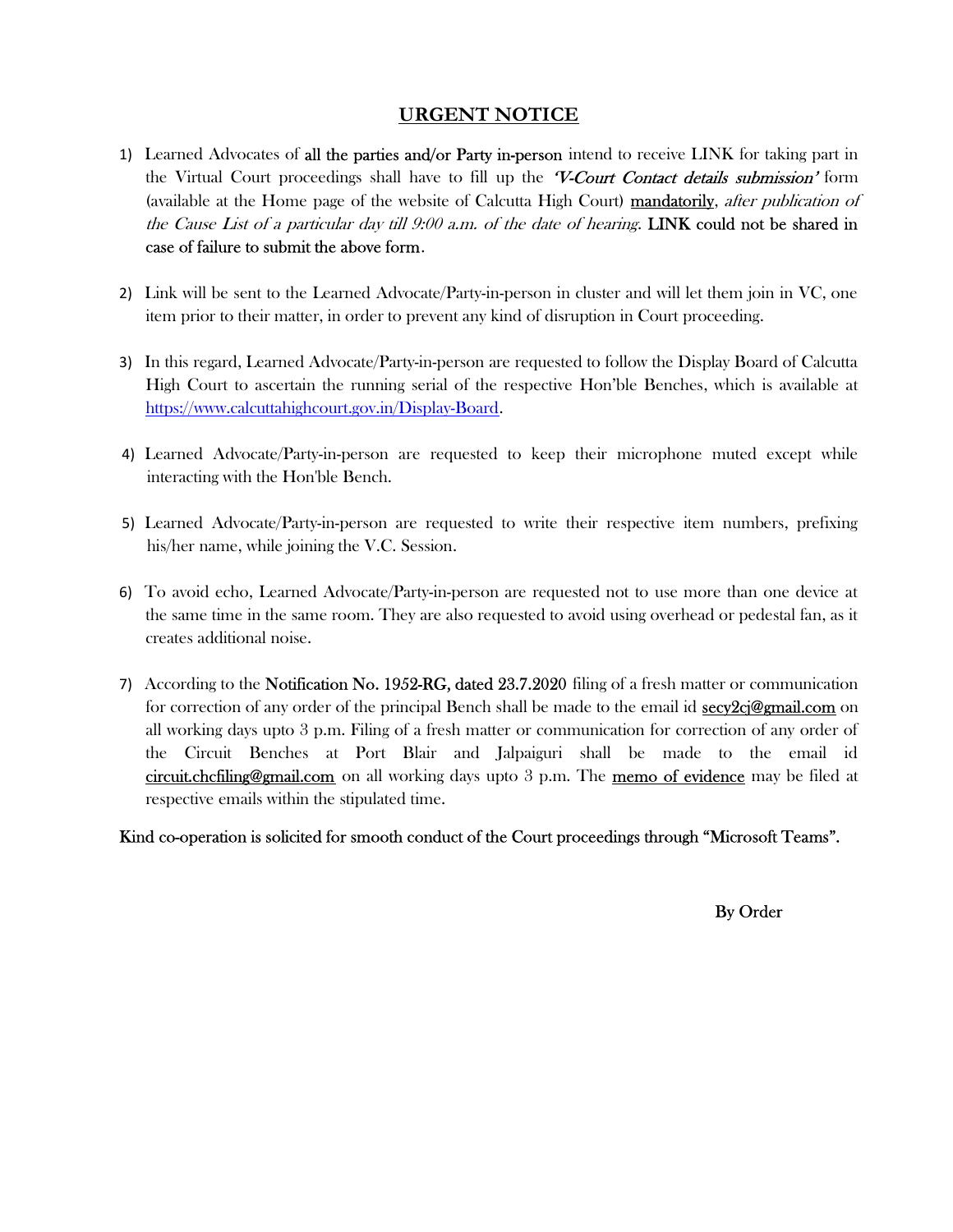--------------------------------------

# ORIGINAL SIDE ON TUESDAY, THE 25TH AUGUST, 2020 COURT NO. 1 (VIA VIDEO CONFERENCE)

### 12 NOON

## HON'BLE CHIEF JUSTICE THOTTATHIL B. RADHAKRISHNAN AND HON'BLE JUSTICE SUBHASIS DASGUPTA

NOTE : MATTERS WILL BE TAKEN UP THROUGH PHYSICAL HEARING ONLY WHEN BOTH THE PARTIES ARE AGREED.

#### NO MENTIONING IN COURT.

1. G.A. 927 of 2020 Anjan Bhattacharya

In

W.P. 214 of 2020

Amiya Kumar Bairi & Ors.

-Vs-

The State of West Bengal & Ors.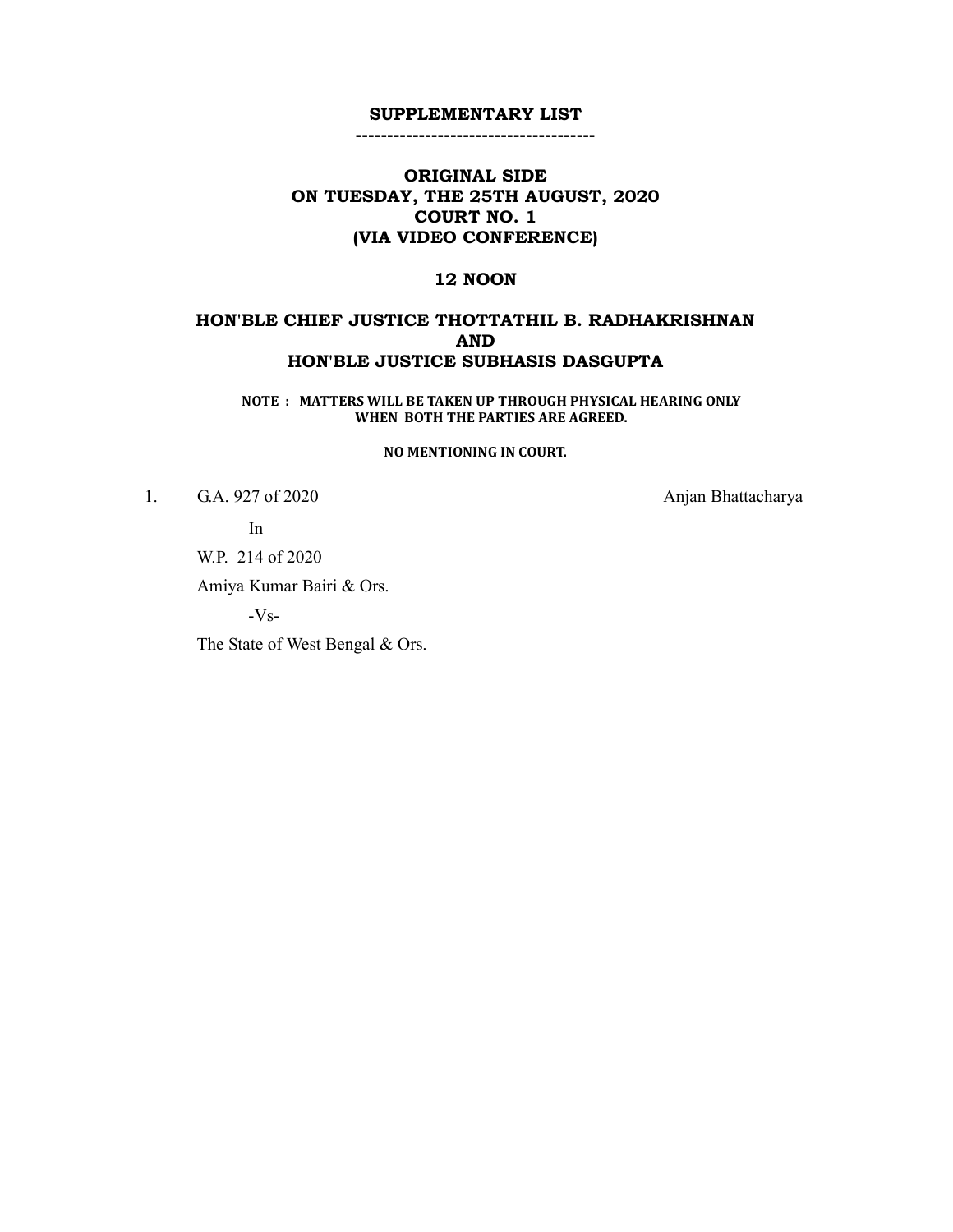--------------------------------------

# APPELLATE SIDE ON TUESDAY, THE 25TH AUGUST, 2020 COURT NO. 1 (VIA VIDEO CONFERENCE)

### AFTER COMPLETION OF THE ORIGINAL SIDE MATTER

# HON'BLE CHIEF JUSTICE THOTTATHIL B. RADHAKRISHNAN AND HON'BLE JUSTICE SUBHASIS DASGUPTA

NOTE : MATTERS WILL BE TAKEN UP THROUGH PHYSICAL HEARING ONLY WHEN BOTH THE PARTIES ARE AGREED.

#### NO MENTIONING IN COURT.

1. W.P. 6426(W) of 2020 Saloni Bhattacharjee With CAN 5051 of 2020 Dakshin 24 Pargana Jela Krishak Samity & Ors.  $-Vs-$ State of West Bengal & Ors.

2. W.P. 6434(W) of 2020 Biswajit Samanta

With CAN 5064 of 2020 Kamal Dey, Editor & Publisher of Nyay Barta -Vs- Union of India & Ors.

3. W.P. 5952(W) of 2020 Sidharta Basu

With CAN 4105 of 2020 Souradip Das -Vs- Bharat Petroleum Corporation Limited

4. CAN 4183 of 2020 Karunamoyee Samanta In Jayanta Samanta W.P. 9918(W) of 2019 West Bengal Courts' Employees' Association & Anr.  $-Vs-$ The State of West Bengal & Ors.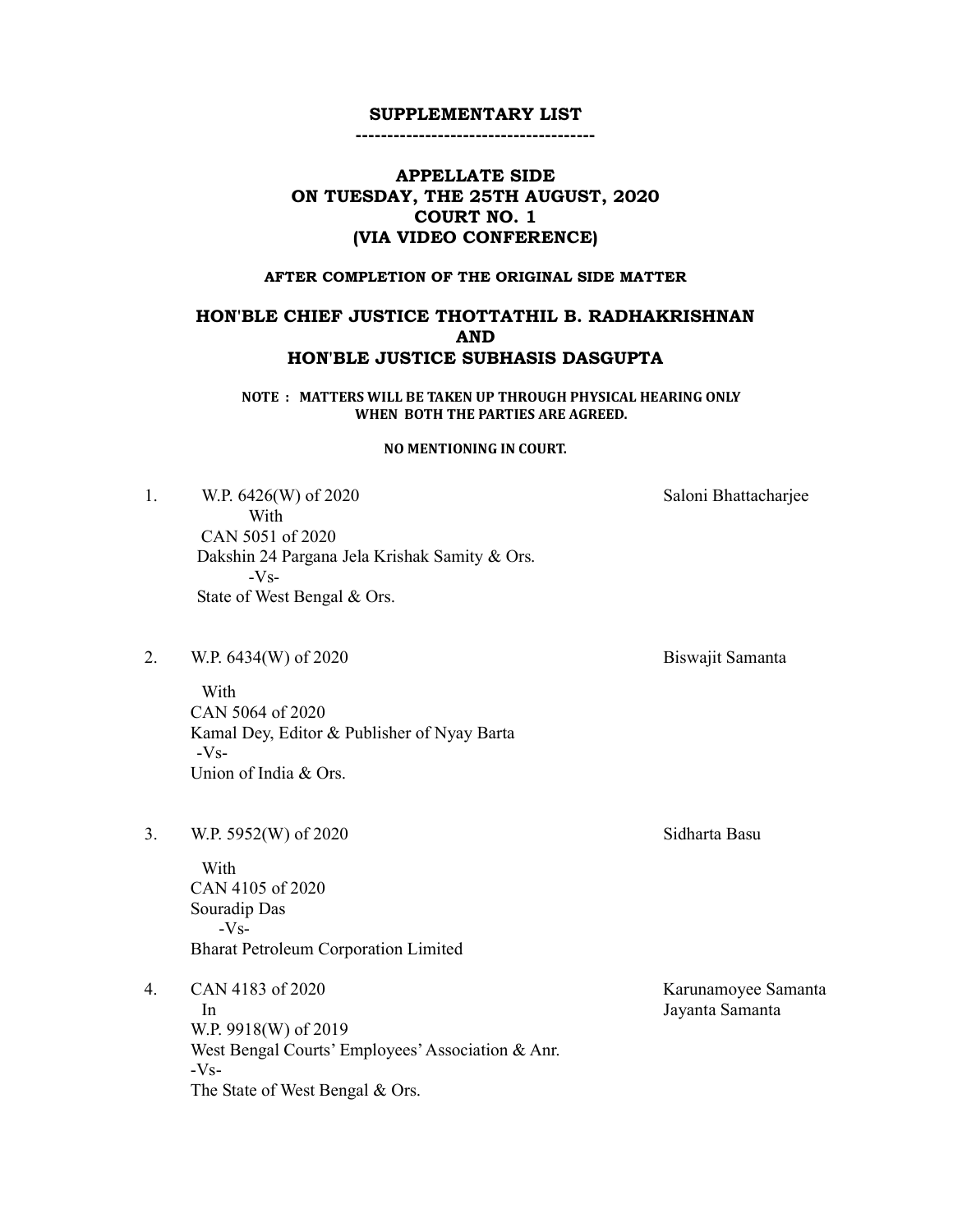| 5. | W.P. No. 5333 (w) of 2020<br>In re: Letter of Shri Ashok Kumar Dhandania, President &<br>Shri Dhiraj Trivedi, Secretary, High Court Bar Association<br>With<br>W.P. No. 5337 (w) of 2020 |                                                                   |
|----|------------------------------------------------------------------------------------------------------------------------------------------------------------------------------------------|-------------------------------------------------------------------|
|    | And<br>CAN No.3004 of 2020<br>Pankaj Kumar Sarkar vs. State of West Bengal & Ors.<br>With<br>W.P. No. 5343 (w) of 2020<br>Soumen Sarkar vs. Union of India & Ors.                        | Sukanta Chakraborty                                               |
| 6. | W.P. 5961(W) of 2020<br>With<br>CAN 4121 of 2020                                                                                                                                         | <b>Bhaskar Prasad Banerjee</b><br>Aniket Mitra<br>Parashar Baidya |
|    | Biplab Kumar Chowdhury<br>$-Vs-$<br>State of West Bengal & Ors.                                                                                                                          |                                                                   |
| 7. | W.P. 5565(W) of 2020<br>Naren Chattopadhyay - Vs- The Union of India & Ors.                                                                                                              | Uday Sankar Chattopadhyay                                         |
| 8. | CAN 3081 OF 2020<br>in<br>W.P. 5396 (W) of 2020                                                                                                                                          | Rajnish Kumar Kalawatia                                           |
|    | Sourav Sikdar<br>VS.<br>The State of West Bengal &ors.                                                                                                                                   |                                                                   |
| 9. | W.P. 5479(W) of 2020<br>With<br>CAN 4144 of 2020<br>Vineet Ruia<br>$-Vs-$                                                                                                                | Vineet Ruia<br>Petitioner in Person                               |
|    | Principal Secretary, Ministry of Health & Family Welfare,<br>Government of West Bengal & Ors.                                                                                            |                                                                   |
|    | W.P. 6322(W) of 2020<br>With<br>CAN 4851 of 2020                                                                                                                                         | Biswajit Dutta                                                    |
|    | Prithvijoy Das & Anr. -Vs- State of West Bengal & Ors.                                                                                                                                   |                                                                   |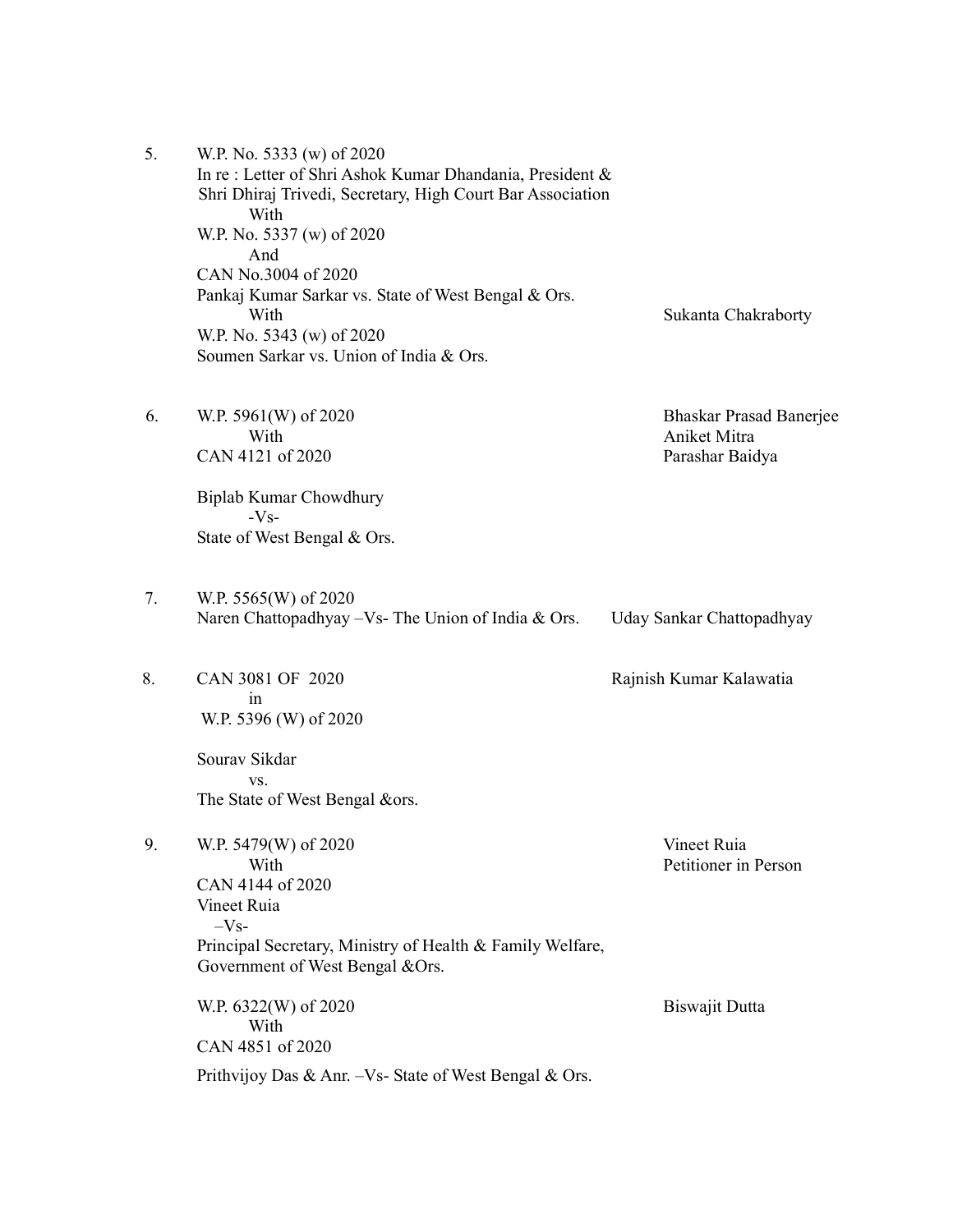--------------------------------------

# APPELLATE SIDE ON TUESDAY, THE 25TH AUGUST, 2020 COURT NO. 16 (VIA VIDEO CONFERENCE)

# AT 11.00 A.M.

# HON'BLE JUSTICE SANJIB BANERJEE AND HON'BLE JUSTICE ANIRUDDHA ROY

#### NOTE : MATTERS WILL BE TAKEN UP THROUGH PHYSICAL HEARING ONLY WHEN BOTH THE PARTIES ARE AGREED.

 FOR JUDGMENT ------------

CRAN 4256/2020 STATE OF WEST BENGAL

| WITH | 1. WP 5390W/2020 SHARAD KUMAR SINGH Vs<br>CAN 4060/2020 STATE OF WEST BENGAL & ANR<br>CAN 4061/2020 | VIKASH SINGH                                                                         |                    |
|------|-----------------------------------------------------------------------------------------------------|--------------------------------------------------------------------------------------|--------------------|
|      | CAN 3114/2020<br>WP 5412W/2020<br>(AT 2.00 P.M.)                                                    |                                                                                      |                    |
|      | APPLICATION FOR BAIL                                                                                |                                                                                      |                    |
|      |                                                                                                     | 2. CRM 5845/2020 RAKESH CHANDRA MONDAL Vs<br>CRAN 4259/2020 STATE OF WEST BENGAL     | ROBIUL ISLAM       |
|      |                                                                                                     | 3. CRM 5863/2020 SUBHASISH DEY Vs<br>CRAN 4279/2020 STATE OF WEST BENGAL             | KAUSHIK CHOUDHURY  |
|      |                                                                                                     | 4. CRM 5885/2020 BHOLANATH CHOWDHURY & ANR Vs<br>CRAN 4305/2020 STATE OF WEST BENGAL | PROBAL SARKAR      |
| 5.   | CRM 5889/2020 JAIRUL MIA Vs                                                                         | CRAN 4315/2020 STATE OF WEST BENGAL                                                  | MOUNICK GHOSH      |
| 6.   |                                                                                                     | STATE OF WEST BENGAL                                                                 |                    |
|      |                                                                                                     | 7. CRM 5925/2020 WASI@ WASIM QUARASHI Vs<br>CRAN 4361/2020 STATE OF WEST BENGAL      | SANCHITA CHAUDHURI |
|      |                                                                                                     | APPLICATION FOR ANTICIPATORY BAIL                                                    |                    |
|      |                                                                                                     | 8. CRM 5843/2020 HASANUL HADI MOLLA @ MD. HASANUL HADI Vs ROBIUL ISLAM               |                    |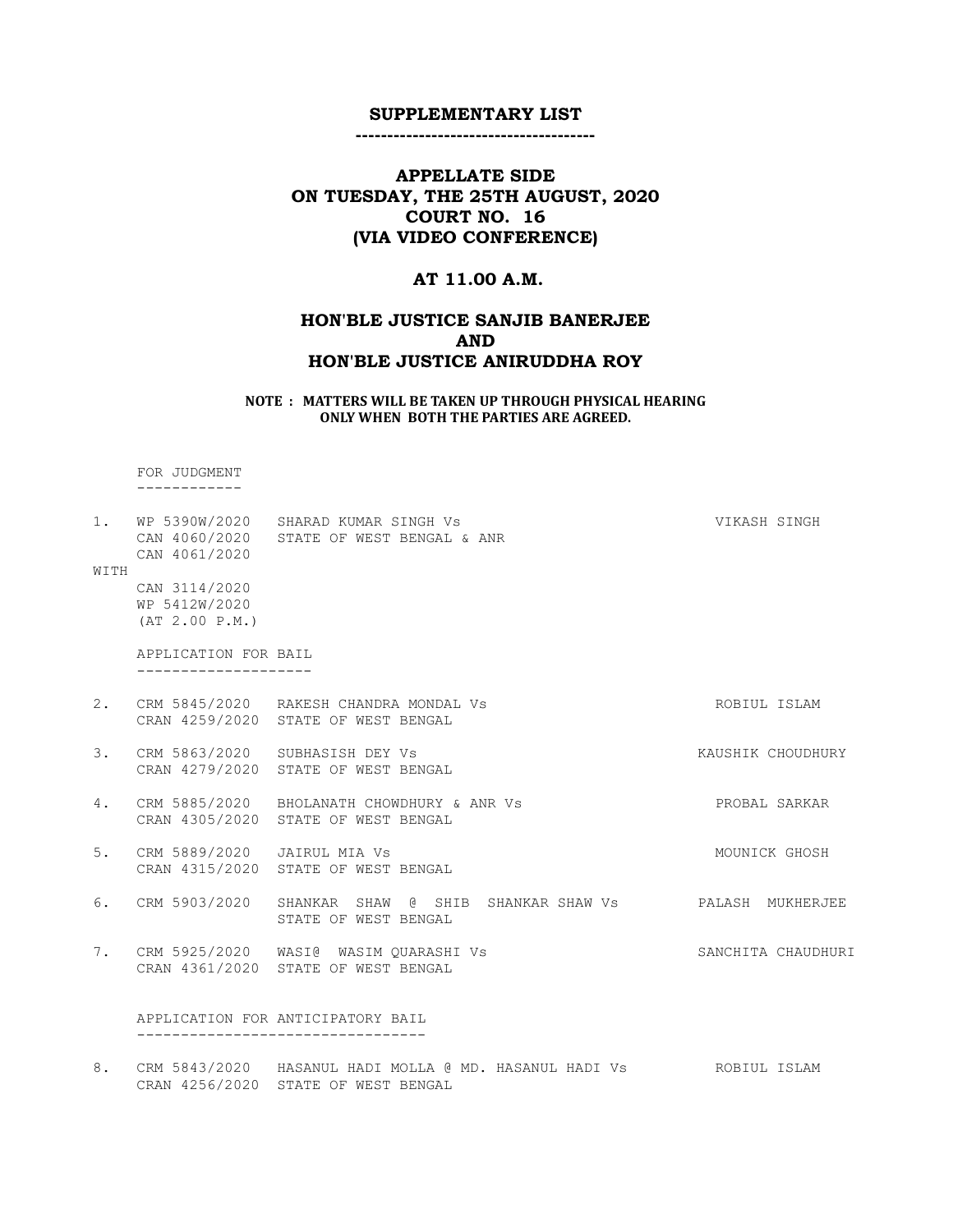| 9.  |                      | CRM 5851/2020 JHARNA RAKSHIT Vs<br>CRAN 4265/2020 STATE OF WEST BENGAL     | SAGAR SAHA       |     |
|-----|----------------------|----------------------------------------------------------------------------|------------------|-----|
| 10. |                      | CRM 5883/2020 SHILPI SHIL & ORS. Vs<br>CRAN 4302/2020 STATE OF WEST BENGAL | MD. SARWAR JAHAN |     |
| 11. | CRM 5887/2020        | DHONU SK @ DHUNU SK Vs<br>CRAN 4309/2020 STATE OF WEST BENGAL              | ARNAB SAHA       |     |
|     | APPLICATION          |                                                                            |                  |     |
| 12. | CRM 12209/2019 AIJUL | GHARAMI Vs                                                                 | RISHIKESH        | DAS |

CRAN 3009/2020 STATE OF WEST BENGAL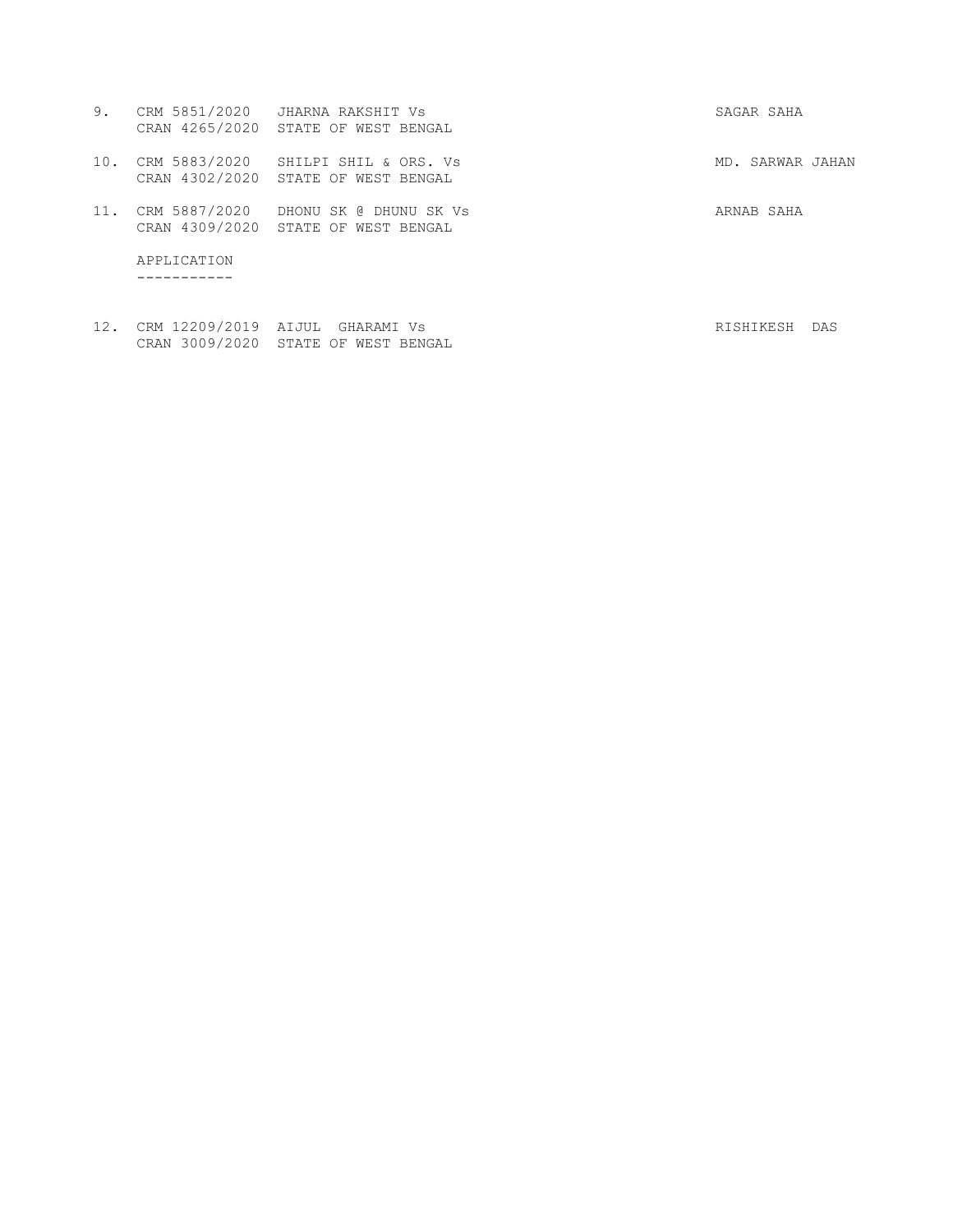--------------------------------------

# APPELLATE SIDE ON TUESDAY, THE 25TH AUGUST, 2020 COURT NO. 8 (VIA VIDEO CONFERENCE)

### 11:00 A.M.

# HON'BLE JUSTICE HARISH TANDON AND HON'BLE JUSTICE TIRTHANKAR GHOSH

#### NOTE : MATTERS WILL BE TAKEN UP THROUGH PHYSICAL HEARING ONLY WHEN BOTH THE PARTIES ARE AGREED.

 APPLICATION FOR BAIL --------------------

CRAN 4334/2020 STATE OF WEST BENGAL

| 1. | CRM 5840/2020 AMIT BISWAS Vs |                                                    | ROBIUL ISLAM         |
|----|------------------------------|----------------------------------------------------|----------------------|
|    |                              | CRAN 4254/2020 STATE OF WEST BENGAL                |                      |
| 2. | CRM 5842/2020 ARKA KHATAM Vs |                                                    | GAZI FARUOUE HOSSAIN |
|    |                              | CRAN 4255/2020 STATE OF WEST BENGAL                |                      |
| 3. |                              | CRM 5870/2020 SUJAN SHAIKH @ ALAM BADSHA SHAIKH Vs | HUSEN MUSTAFI        |
|    |                              | CRAN 4288/2020 STATE OF WEST BENGAL                |                      |
| 4. | CRM 5900/2020 ARKA KHATAM Vs |                                                    | GAZI FARUOUE HOSSAIN |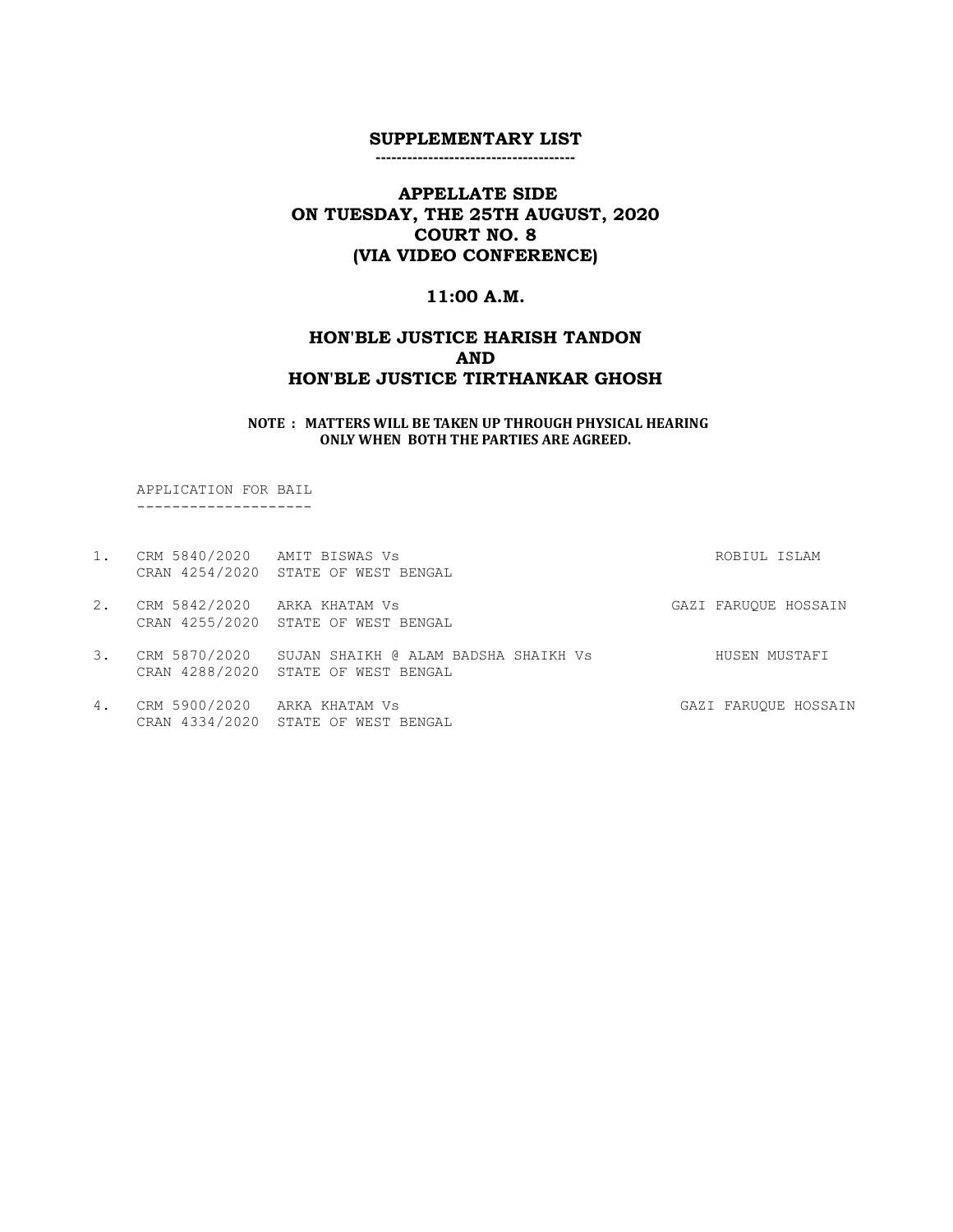--------------------------------------

# APPELLATE SIDE ON TUESDAY, THE 25TH AUGUST, 2020 COURT NO. 11 (VIA VIDEO CONFERENCE)

#### 11:00 A.M.

# HON'BLE JUSTICE SOUMEN SEN AND HON'BLE JUSTICE SAUGATA BHATTACHARYYA

#### NOTE : MATTERS WILL BE TAKEN UP THROUGH PHYSICAL HEARING ONLY WHEN BOTH THE PARTIES ARE AGREED.

### NOTE : SUPPLEMENTARY LIST WILL BE TAKEN UP FIRST SERIALLY. THEREAFTER, DAILY LIST WILL BE TAEKN UP.

### NOTE: APPELLATE SIDE MATTERS WILL BE TAKEN UP FROM 12.00 NOON OR AS SOON AS THE ORIGINAL SIDE LIST IS EXHAUSTED, WHICHEVER IS EARLIER.

 TRIBUNAL APPLICATION --------------------

- 1. WP.CT 37/2020 THE PRINCIPAL COMMISSIONER OF CGST & CENTRAL EXCISE VsK K MAITI CAN 4388/2020 ARVIND MOHAN SAHAY & ORS
- 2. WP.CT 149/2019 UNION OF INDIA & ORS Vs SHAILENDRA KUMAR MISHRA CAN 3799/2020 AJOY KUMAR MUKHOPADHYAY & ORS CAN 3800/2020
- 3. WP.CT 39/2020 UNION OF INDIA & ORS Vs PINAKI BHATTACHARYA CAN 4698/2020 ACHYUT KUMAR BAL NEOGI
- 4. WP.ST 65/2020 RAJENDRA PRASAD DAS Vs **KAMAL KANTA KAR** CAN 4893/2020 STATE OF WEST BENGAL

 APPLICATION -----------

CAN 3969/2020

5. MAT 492/2020 SHIBA PROSAD BANERJEE Vs SURYA SURYA MAITY CAN 4538/2020 STATE OF WEST BENGAL & ORS CAN 4539/2020 6. MAT 480/2020 SHEIKH NASIM ALI & ORS Vs SANTOSH MAHATO

CAN 3968/2020 STATE OF WEST BENGAL & ORS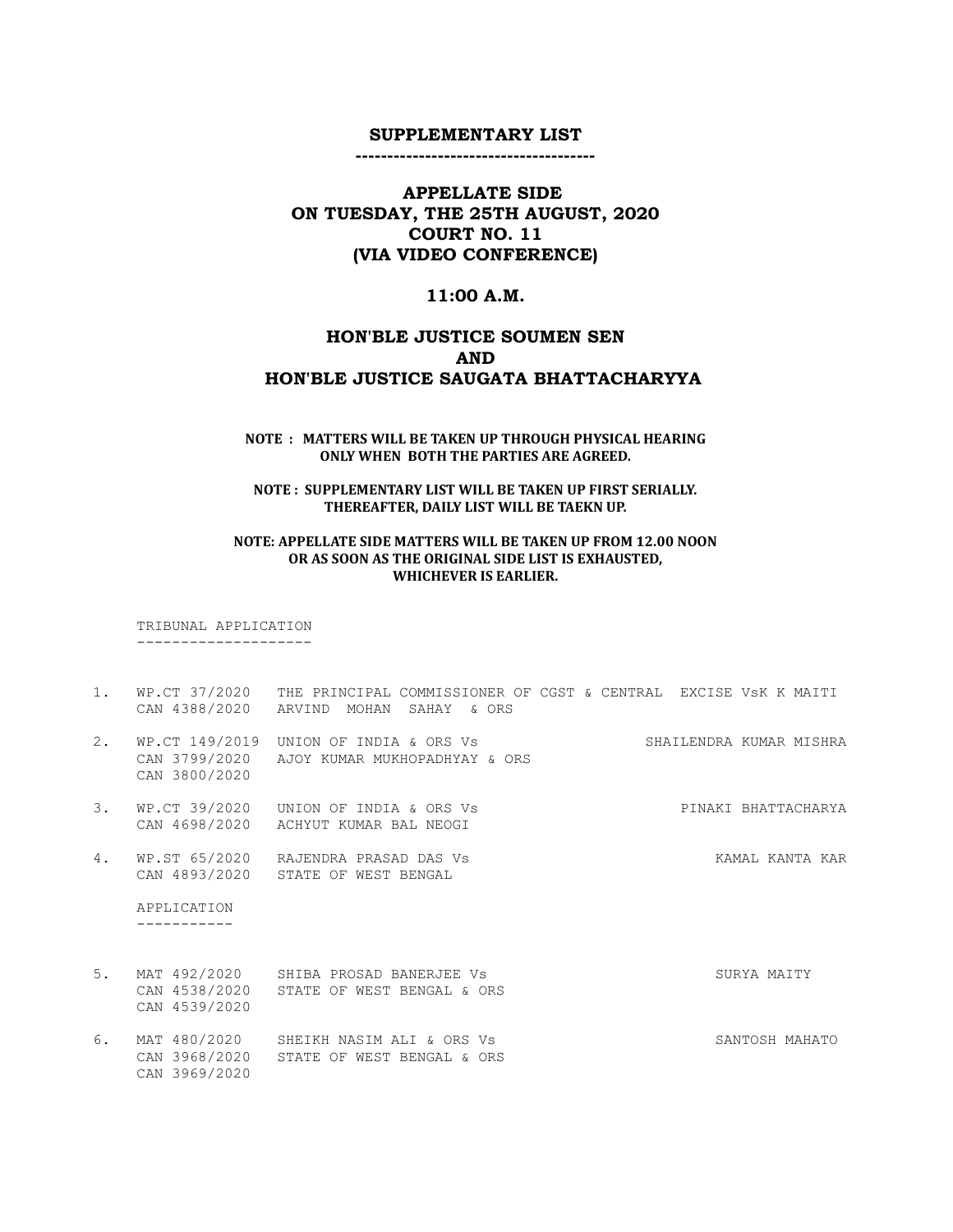MANDAMUS APPEAL ---------------

- 7. MAT 503/2020 VSAIPPL SAYTAM INFRA (JV) & ANR. Vs SAPTARSHI KR. MAL CAN 4848/2020 COAL INDIA LTD. & ORS. CAN 4857/2020
- 8. MAT 489/2020 BSNL & ORS. Vs KOUSTAV BAGCHI CAN 4457/2020 AJIT KR. DAS & ORS. CAN 4458/2020
- 9. MAT 482/2020 SUNIL KUMAR SHAW & ORS Vs ANJAN BHATTACHARYYA CAN 4109/2020 PNB & ORS CAN 4111/2020 CAN 4112/2020
- 10. MAT 2002/2019 RCC INSTITUTE OF TECHNOLOGY & ORS Vs BIPLAB RANJAN BOSE CAN 3216/2020 GOUTAM PAL & ORS
- 11. MAT 478/2020 INDIA MOTOR PARTS & ACCESSORIES LTD. & ANR Vs AJAY GAGGAR CAN 3958/2020 THE K.M.C. & ORS
- 12. MAT 490/2020 PHOENIX CONVEYER BELT INDIA PVT. LTD & ANR Vs TRIDIB BOSE CAN 4494/2020 PRINCIPAL COMMISSIONER & ORS CAN 4497/2020
- 13. MAT 502/2020 WBSEDCL & ORS. Vs SANDIP DASGUPTA CAN 4841/2020 WBSEB ENGINEERS' ASS. & ORS. CAN 4842/2020
- 14. MAT 501/2020 W.B.STATE ELECTRICITY TRANSMISSION SANDIP DASGUPTA CAN 4836/2020 COMPANY LTD & ORS Vs W.B.S.E.BOARD ENGINEERS ASSO. & ANR CAN 4837/2020
- 15. MAT 504/2020 M/S. DHOOM MERCANTILE P. LTD. Vs SUBHASISH MITRA CAN 4859/2020 UNION OF INDIA & ORS. CAN 4886/2020
- 16. MAT 466/2020 SUBRATA BASU Vs **DIPANKAR PAL**  CAN 3660/2020 STATE OF WEST BENGAL & ORS CAN 3661/2020
- 17. MAT 486/2020 UNION OF INDIA & ORS Vs ARIJIT MAJUMDER CAN 4324/2020 TARAKESWAR PRASAD CAN 4325/2020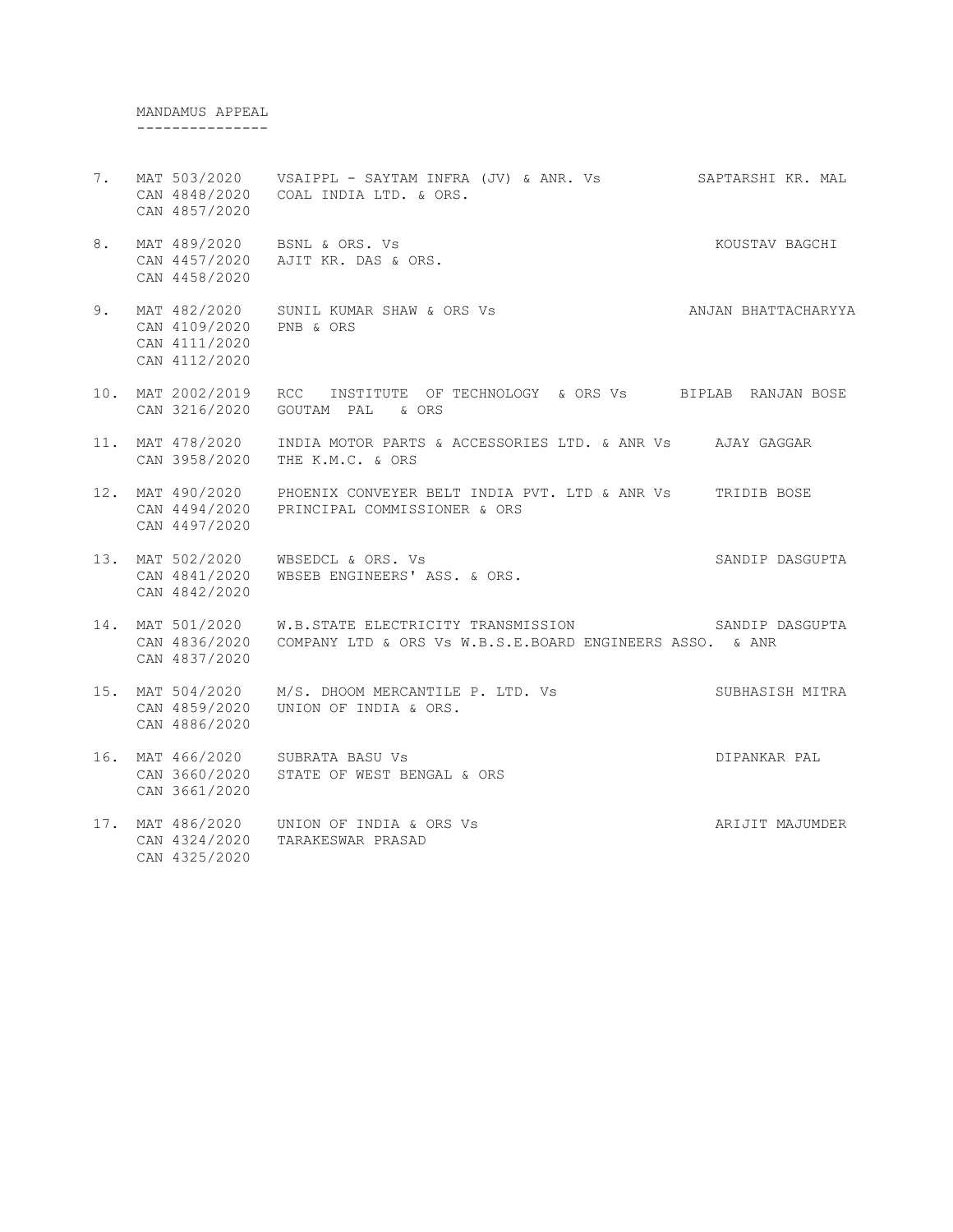--------------------------------------

# ORIGINAL SIDE ON TUESDAY, THE 25TH AUGUST, 2020 COURT NO. 5 (VIA VIDEO CONFERENCE)

### 11:00 A.M.

#### HON'BLE JUSTICE SAHIDULLAH MUNSHI

#### NOTE : MATTERS WILL BE TAKEN UP THROUGH PHYSICAL HEARING ONLY WHEN BOTH THE PARTIES ARE AGREED.

 FOR HEARING -----------

| 1. GA 1735/2019 | IN THE GOODS OF : PRIYAMVADA DEVI BIRLA (DEC) | FOX & MONDAL  |
|-----------------|-----------------------------------------------|---------------|
| GA 1845/2019    | -AND- Vs HARSH VARDHAN LODHA & ORS. -VS- AJAY | KHAITAN & CO. |
|                 | KUMAR NEWAR & ORS.                            |               |

HARSH VARDHAN LODHA & ORS. -VS- AJAY KUMAR NEWAR & ORS.

WITH

 GA 1761/2019 GA 1786/2019 GA 2007/2019 TS 6/2004

#### NEW APPLICATIONS ----------------

2. GA 831/2020 IN THE GOODS OF : PRIYAMVADA DEVI BIRLA (DEC) -AND- VSRAJIV KUMAR

WITH

 GA 832/2020 GA 833/2020 GA 834/2020 GA 842/2020 GA 843/2020 GA 844/2020 CC 18/2020 CC 19/2020 CC 20/2020 TS 6/2004

 NEW MOTIONS -----------

3. GA 1005/2020 IN THE GOODS OF : PRIYAMVADA DEVI BIRLA (DEC) KHAITAN & CO -AND- Vs HARSH VARDHAN LODHA & ORS. -VS- ARVIND KUMAR NEWAR & ORS.

WITH

TS 6/2004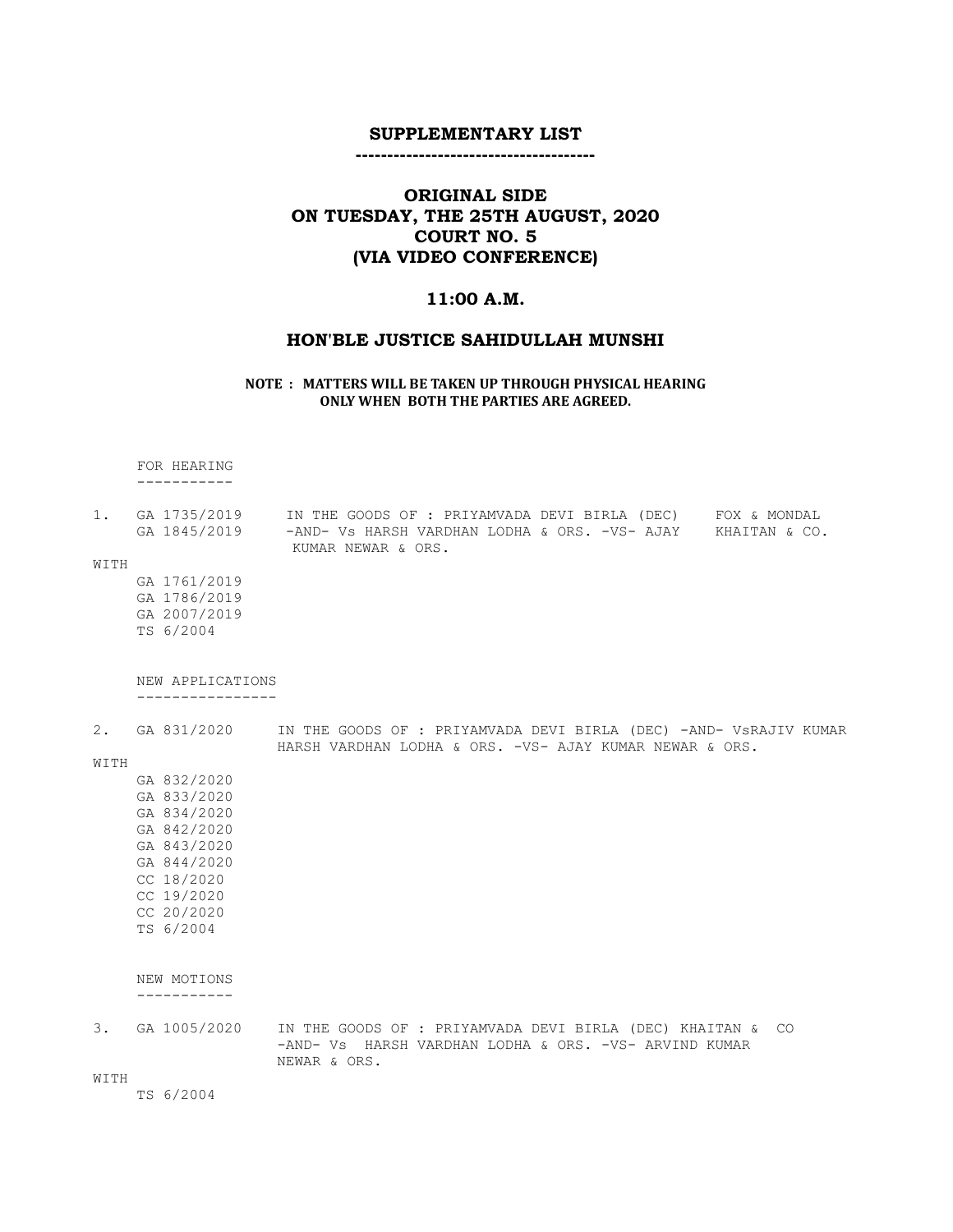4. GA 1009/2020 IN THE GOODS OF : PRIYAMVADA DEVI BIRLA (DEC) -AND- VsFOX & MANDAL HARSH VARDHAN LODHA & ORS. -VS- AJAY KUMAR NEWAR & ORS.

WITH

TS 6/2004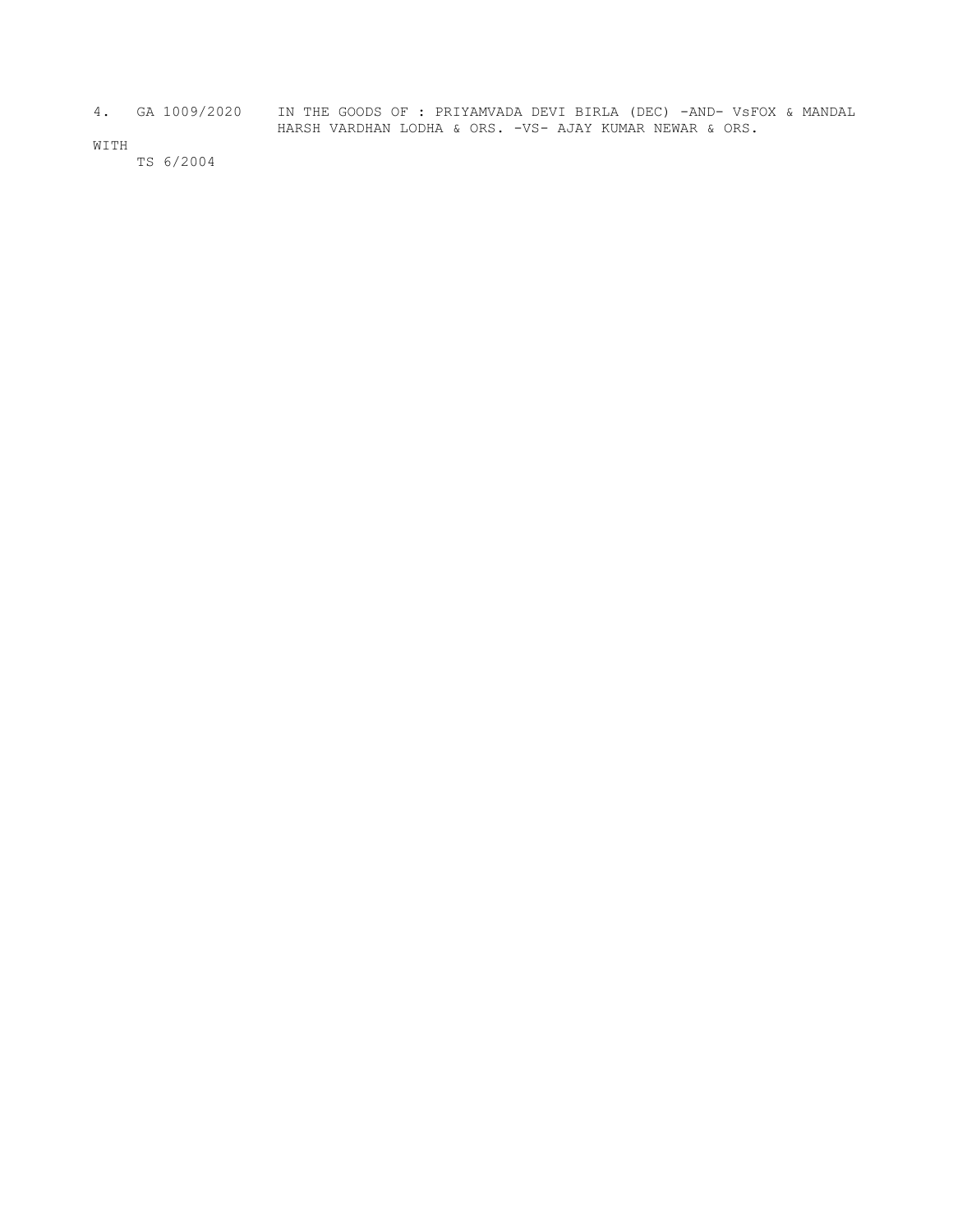--------------------------------------

# ORIGINAL SIDE ON TUESDAY, THE 25TH AUGUST, 2020 COURT NO. 27 (VIA VIDEO CONFERENCE)

## 11:00 A.M.

### HON'BLE JUSTICE RAJASEKHAR MANTHA

NOTE : MATTERS WILL BE TAKEN UP THROUGH PHYSICAL HEARING ONLY WHEN BOTH THE PARTIES ARE AGREED.

 CONTEMPT MATTERS ----------------

1. CC 23/2020 THE LD. REGISTRAR HIGH COURT CALCUTTA ORIGINAL SIDE VsTHE LD. REGISTRAR HIGH COURT CALCUTTA ORIGINAL SIDE S.KAKRANIA

WITH

CS 2/2017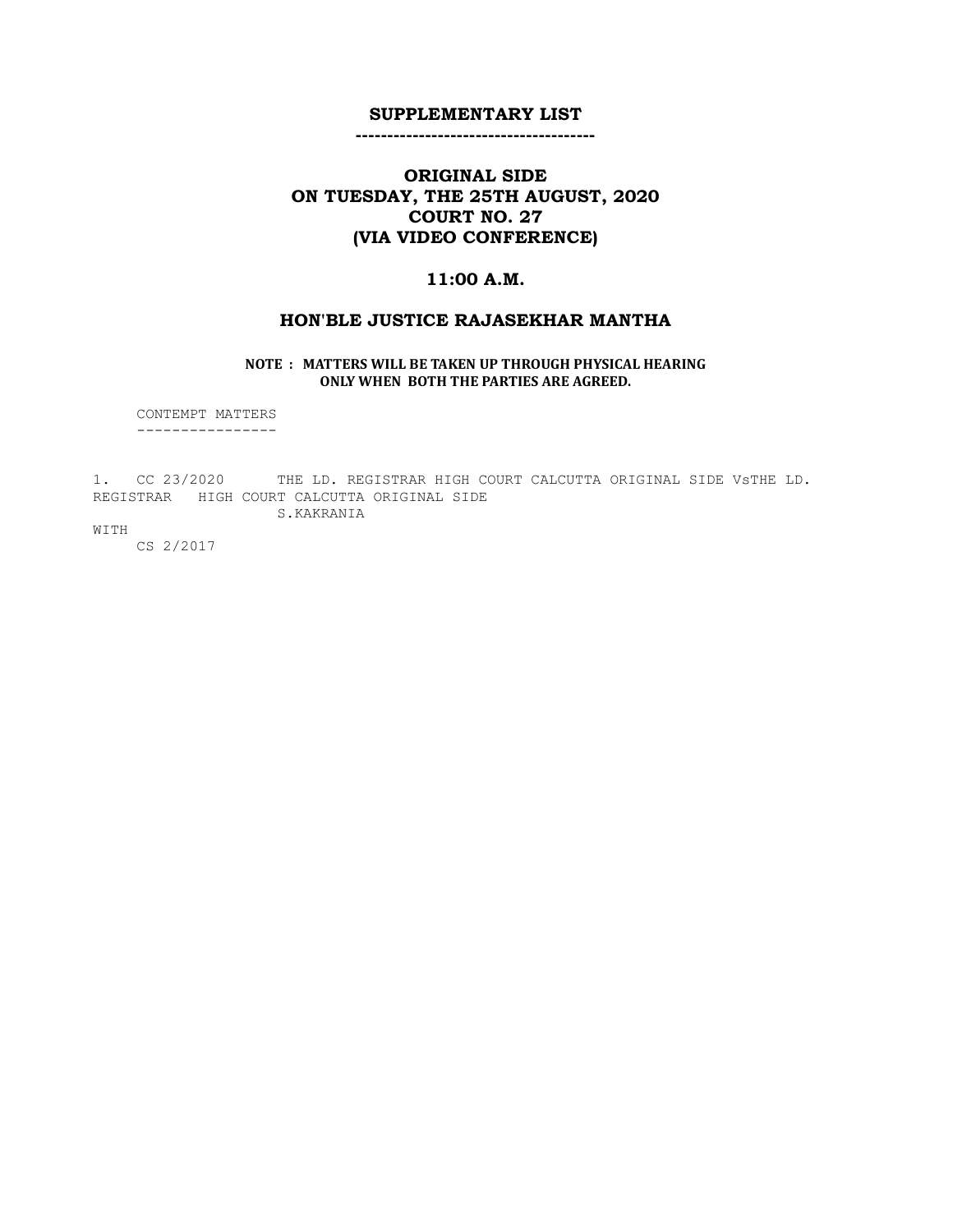--------------------------------------

# APPELLATE SIDE ON TUESDAY, THE 25TH AUGUST, 2020 COURT NO. 12 (VIA VIDEO CONFERENCE)

### 11:00 A.M.

### HON'BLE JUSTICE SABYASACHI BHATTACHARYYA

### NOTE : MATTERS WILL BE TAKEN UP THROUGH PHYSICAL HEARING ONLY WHEN BOTH THE PARTIES ARE AGREED.

#### NOTE : SUPPLEMENTARY LIST WILL BE TAKEN UP FIRST.

 MOTION ------

| 1.  |                                              | WP 6674W/2020 RUPALI BEGUM Vs<br>CAN 5543/2020 STATE OF WEST BENGAL                                                              | SHRAMAN SARKAR      |
|-----|----------------------------------------------|----------------------------------------------------------------------------------------------------------------------------------|---------------------|
| 2.  |                                              | WP 6680W/2020 RINA MONDAL SAHA & ORS Vs<br>CAN 5558/2020 STATE OF WEST BENGAL & ORS                                              | BARNAMOY BASAK      |
| 3.  | CAN 464/2020                                 | WP 3165W/2019   RAKESH KUMAR BHAGAT & ORS Vs<br>CAN 9728/2019 UNION OF INDIA & ORS                                               | SAYANTI SENGUPTA    |
| 4.  | CAN 4283/2020                                | WP 6067W/2020 ANDAMAN & NICOBAR STATE CO OPERATIVE BANK MD. ALPAZ ANSARI<br>LTD. & ANR Vs ANDAMAN & NICOBAR ADMINISTRATION & ORS |                     |
| 5.  | WP 115W/2020 SURAJ SINGH Vs                  | CAN 4095/2020 STATE BANK OF INDIA & ORS                                                                                          | IRESH PAUL          |
| 6.  | WP 4486W/2020                                | DEBARATI DAS Vs<br>STATE OF WEST BENGAL & ORS                                                                                    | DIBYENDU CHATTERJEE |
| 7.  | WP 6615W/2020<br>CAN 5432/2020               | SANAKA EDUCATIONAL TRUSTS GROUP OF THE DEBAKI NANDAN MAITI<br>INSTITUTION Vs STATE OF WEST BENGAL & ORS                          |                     |
| 8.  |                                              | WP 6165W/2020 PRATAP SINGHA BARUA Vs<br>CAN 4461/2020 STATE OF WEST BENGAL & ORS.                                                | GOLAM MD.           |
| 9.  | WP 6167W/2020 SAILEN PAL Vs<br>CAN 4464/2020 | STATE OF WEST BENGAL & ORS.                                                                                                      | PARTHA PRATIM DUTT  |
| 10. |                                              | WP 6169W/2020 BELU KUMAR & ANR Vs<br>CAN 4466/2020 STATE OF WEST BENGAL & ORS                                                    | ANKITA DEY          |
|     |                                              | 11. WP 20760W/2019 DOLI @ DOLY SARKAR Vs<br>CAN 4566/2020 STATE OF WEST BENGAL & ORS                                             | PROBAL SARKAR       |
| 12. | CAN 4567/2020                                | WP 20759W/2019 NISI @ NISHI PRODHAN Vs<br>STATE OF WEST BENGAL & ORS                                                             | PROBAL SARKAR       |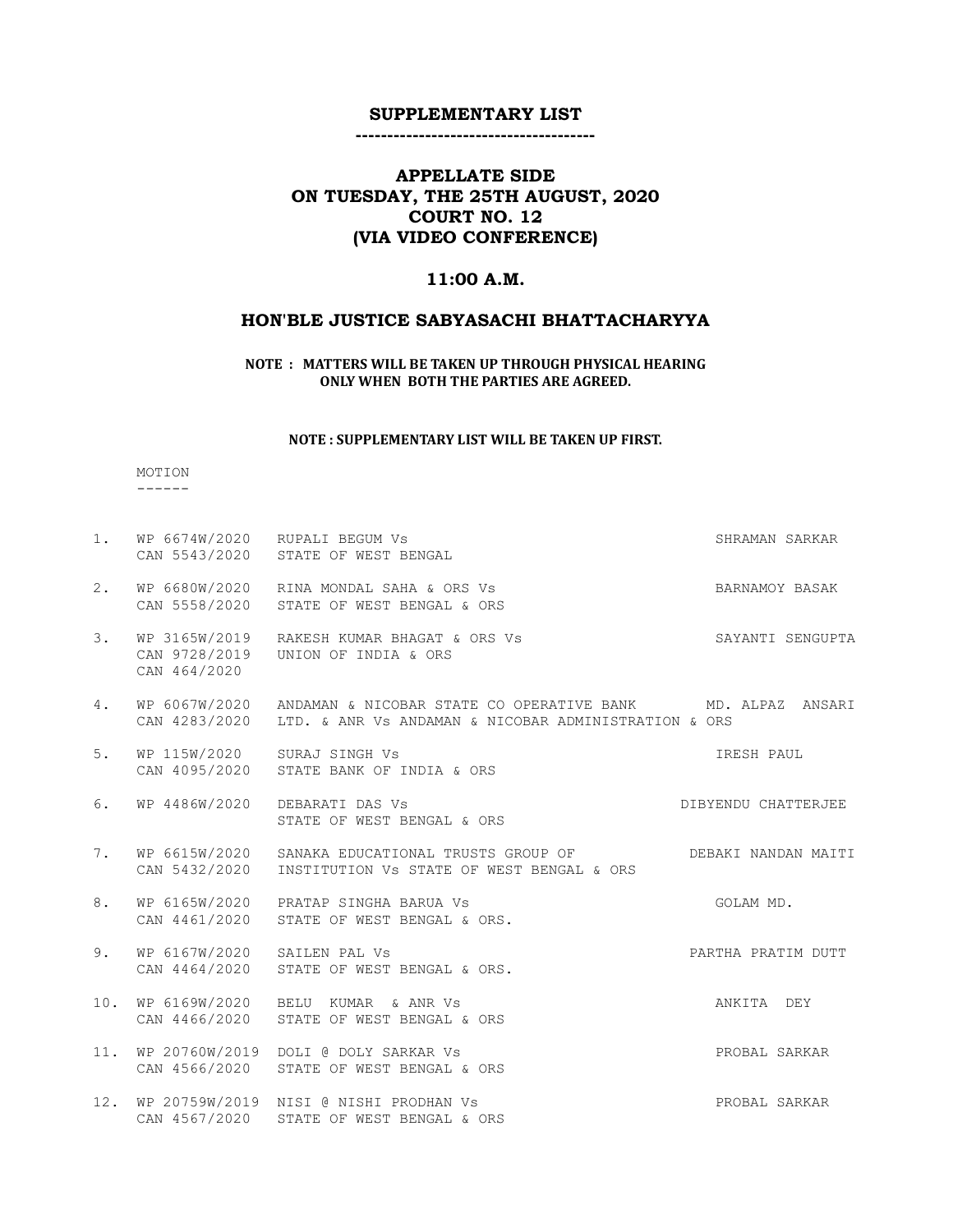|     |                                   | 13. WP 3838W/2020 SANJIT KUNDU Vs<br>CAN 5031/2020 RANAGHAT MUNICIPALITY & ORS                                                             | ANANDJHA              |
|-----|-----------------------------------|--------------------------------------------------------------------------------------------------------------------------------------------|-----------------------|
|     |                                   | 14. WP 3274W/2020 RABINDRANATH DAS & ANR Vs<br>CAN 5053/2020 STATE OF WEST BENGAL & ORS                                                    | ARKADIPTA SENGUPTA    |
|     | 15. WP 5796W/2020 ABBAS KHAN Vs   | CAN 3798/2020 HOWRAH MUNICIPAL CORPORATION & ORS                                                                                           | SHEBATEE DATTA        |
|     | CAN 4085/2020                     | 16. WP 5942W/2020 MD. SHAHID PARVEZ Vs<br>KMC & ORS                                                                                        | SUPRIYA RANJAN SAHA   |
| 17. | CAN 4062/2020                     | WP 5920W/2020 THE PUBLIC SERVICE COMMISSION, WB & ORS Vs SHROBONI SARKAR<br>THE PRINCIPAL SECRETARY , DEPT OF HOME (P&AR), GOVT OFWB & ORS |                       |
|     |                                   | 18. WP 5858W/2020 KHATUPATI ENERGY LIMITED & ANR Vs BAJSHREE KAJARIA<br>CAN 3932/2020 BOARD OF TRUSTEES FOR THE PORT OF KOLKATA & ORS      |                       |
|     |                                   | 19. WP 5758W/2020 PRASHANT RAJESH Vs<br>CAN 3734/2020 UNION OF IMDIA & ANR                                                                 | SOMESH KUMAR GHOSH    |
| 20. |                                   | WP 5800W/2020 PULAPARTHY RAMESH Vs<br>CAN 3806/2020 UNION OF INDIA & ORS                                                                   | SOMESH KUMAR GHOSH    |
|     | CAN 4806/2020                     | 21. WP 6312W/2020 PARIMAL PAUL Vs<br>STATE OF WEST BENGAL & ORS                                                                            | SURYANEEL DAS         |
|     |                                   | 22. WP 6314W/2020 SUJATA MONDAL (ROY) Vs<br>CAN 4807/2020 STATE OF WEST BENGAL& ORS                                                        | KAMALESH CHANDRA SAHA |
| 23. |                                   | WP 5672W/2020 BASANA RANI MONDAL Vs<br>CAN 3547/2020 STATE OF WEST BENGAL& ORS                                                             | BIPLAB MAJUMDER       |
| 24. |                                   | WP 5652W/2020 BISHWAJIT PRAMANIK Vs<br>CAN 3516/2020 STATE OF WEST BENGAL & ORS.                                                           | IBRAHIM SHAIKH        |
|     | 25. WP 22344W/2019 RATNA CHINA Vs | STATE OF WEST BENGAL & ORS                                                                                                                 | SUDIPTA DASGUPTA      |
|     | CAN 4339/2020                     | 26. WP 17774W/2019 SUBHASH RAMKRISHNA BHANDARE & ORS Vs BRATIK MAJUMDER<br>CAN 232/2020 COAL INDIA LIMITED & ORS                           |                       |
|     |                                   | 27. WP 6142W/2020 SK MANOWAR ALI & ORS Vs<br>CAN 4421/2020 STATE OF WEST BENGAL & ORS                                                      | INDRANIL HALDER       |
|     |                                   | 28. WP 6146W/2020 RUDRA NARAYAN MISRA Vs<br>CAN 4429/2020 WBBSE & ORS                                                                      | NIBEDITA PAL          |
| 29. |                                   | WP 6150W/2020 JUMMAN MOLLA Vs<br>CAN 4437/2020 STATE OF WEST BENGAL & ORS                                                                  | SURENDRA KUMAR SHARMA |
| 30. |                                   | WP 6152W/2020 VIVEKANANDA TIWARI @ MUKESH Vs<br>CAN 4446/2020 STATE OF WEST BENGAL & ORS                                                   | SHIBAJI KUMAR DAS     |
| 31. |                                   | WP 6154W/2020 HARAN MONDAL Vs<br>CAN 4449/2020 STATE OF WEST BENGAL & ORS.,                                                                | SAGNIK MUKHERJEE      |
|     | 32. WP 6156W/2020 SENTU SAHU Vs   | CAN 4451/2020 STATE OF WEST BENGAL & ORS                                                                                                   | SHIBAJI KUMAR DAS     |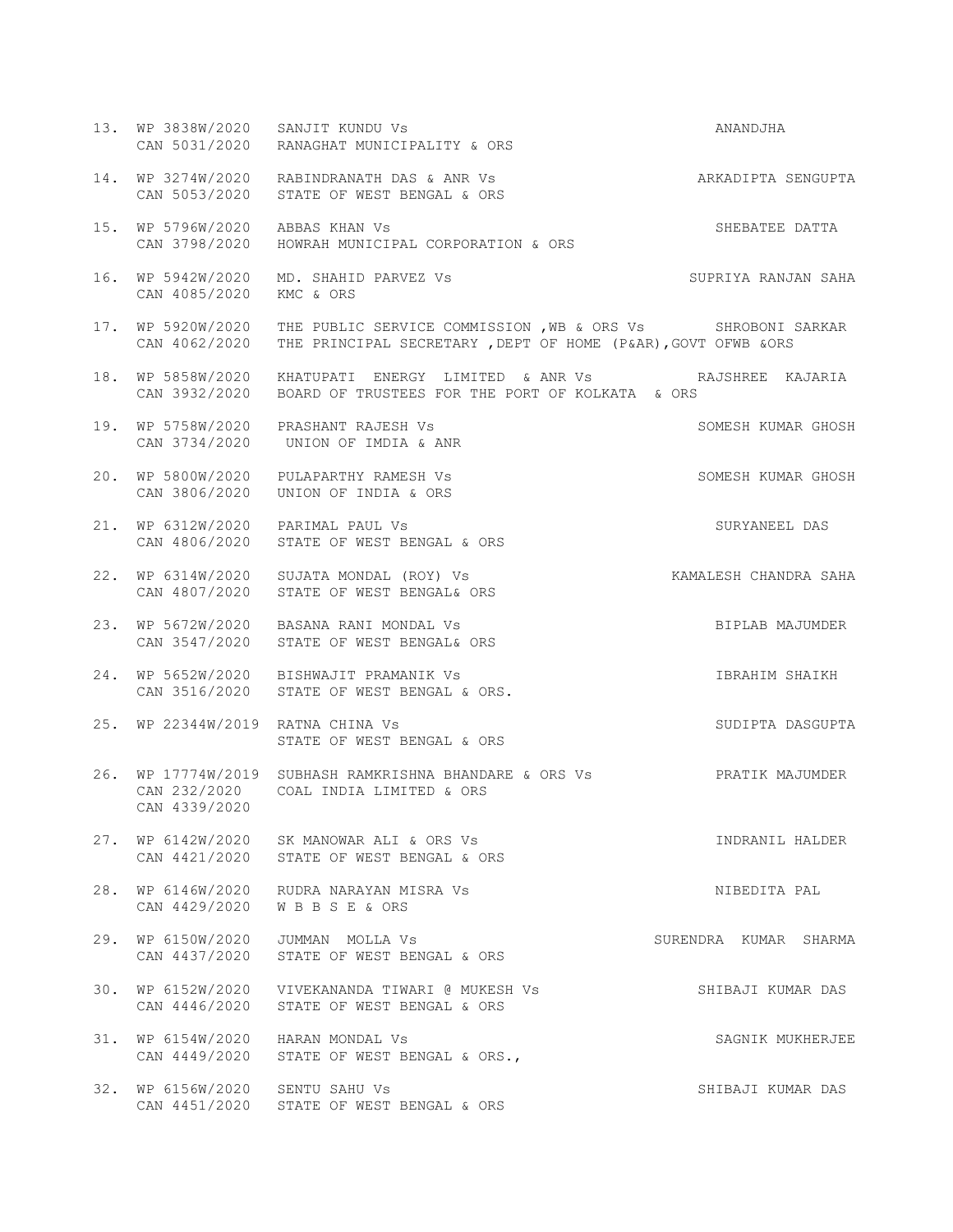- 33. WP 6160W/2020 RAGHUNATH DUTTA Vs GAZI FARUQUE HOSSAIN CAN 4455/2020 STATE OF WEST BENGAL & ORS 34. WP 6164W/2020 CRUNCH THE FITNESS STUDIO Vs DYUTIMAN BANERJEE
- CAN 4460/2020 STATE OF WEST BENGAL & ORS
- 35. WP 6166W/2020 RANU CHOUDHURY & ANR Vs DYUTIMAN BANERJEE CAN 4462/2020 STATE OF WEST BENGAL & ORS
- 36. WP 6168W/2020 SK MAFIJUL RAHAMAN Vs SK MD ASHIK IQUEBAL CAN 4465/2020 STATE OF WEST BENGAL & ORS
- 37. WP 6170W/2020 BIBHAS DOLAI Vs PARTA PRATIM DUTT CAN 4467/2020 UNION OF INDIA & ORS.
- 38. WP 5794W/2020 NAYAN MAHATO Vs ANINDA BHATTACHARYA CAN 3794/2020 STATE OF WEST BENGAL & ORS
- 39. WP 5698W/2020 V C RAJA KRISHNAN Vs CHANDRIMA GHOSH CAN 3603/2020 THE ANDAMAN AND NICOBAR STATE CO-OP BANK LTD & ANR
- 40. WP 5900W/2020 RATIKANTA SARDAR Vs KAMAL KANTA KAR CAN 4026/2020 STATE OF WEST BENGAL & ORS
- 41. WP 5902W/2020 BISHNUPUR HIMGHAR PVT LTD Vs DEBAPRIYA SAMANTA CAN 4028/2020 UNION OF INDIA & ORS
- 42. WP 6595W/2020 PANCHDEEP CONSTRUCTION Vs RAVI RANJAN KUMAR CAN 5407/2020 NATIONAL PROJECTS CONSTRUCTION CORP LTD & ORS

 CRIMINAL REVISION -----------------

- 43. CRR 1100/2020 RISHITA PATRA Vs PARTHA SARATHI MANDAL CRAN 3547/2020 STATE OF WEST BENGAL & ANR
- 44. CRR 1052/2020 KAUSIK MITRA Vs SANANDA GANGULI CRAN 2613/2020 IPSITA MITRA ROY
- 45. CRR 1064/2020 PRATIMA SAMANTA Vs DEEPAK PRAHLADKA CRAN 2934/2020 STATE OF WEST BENGAL
- 46. CRR 1084/2020 VIJAY KUJUR Vs V D SHIVA BALAN CRAN 3395/2020 STATE OF WEST BENGAL CRAN 3396/2020
- 47. CRR 1080/2020 MOFIJUL SK. & ANR Vs SOUMYA NAG CRAN 3335/2020 STATE OF WEST BENGAL & ANR
- 48. CRR 1078/2020 HAIDER ALI KHAN Vs SUBHAJIT DAS CRAN 3311/2020 STATE OF WEST BENGAL & ORS
- 49. CRR 1054/2020 NILLESH PARREKH Vs BISWAJIT MANNA CRAN 2757/2020 THE ASSISTANT DIRECTOR ENFORCEMENT DIRECTORATE
- 50. CRR 4058/2009 AMIT LUHARUKA@AMIT LOHARKA Vs AYAN BHATTACHARJEE CRAN 1097/2020 STATE OF WEST BENGAL & ANR CRAN 2914/2020
- 51. CRR 1092/2020 AMIT ROY Vs PRIYANKA SAHA CRAN 3436/2020 STATE OF WEST BENGAL & ANR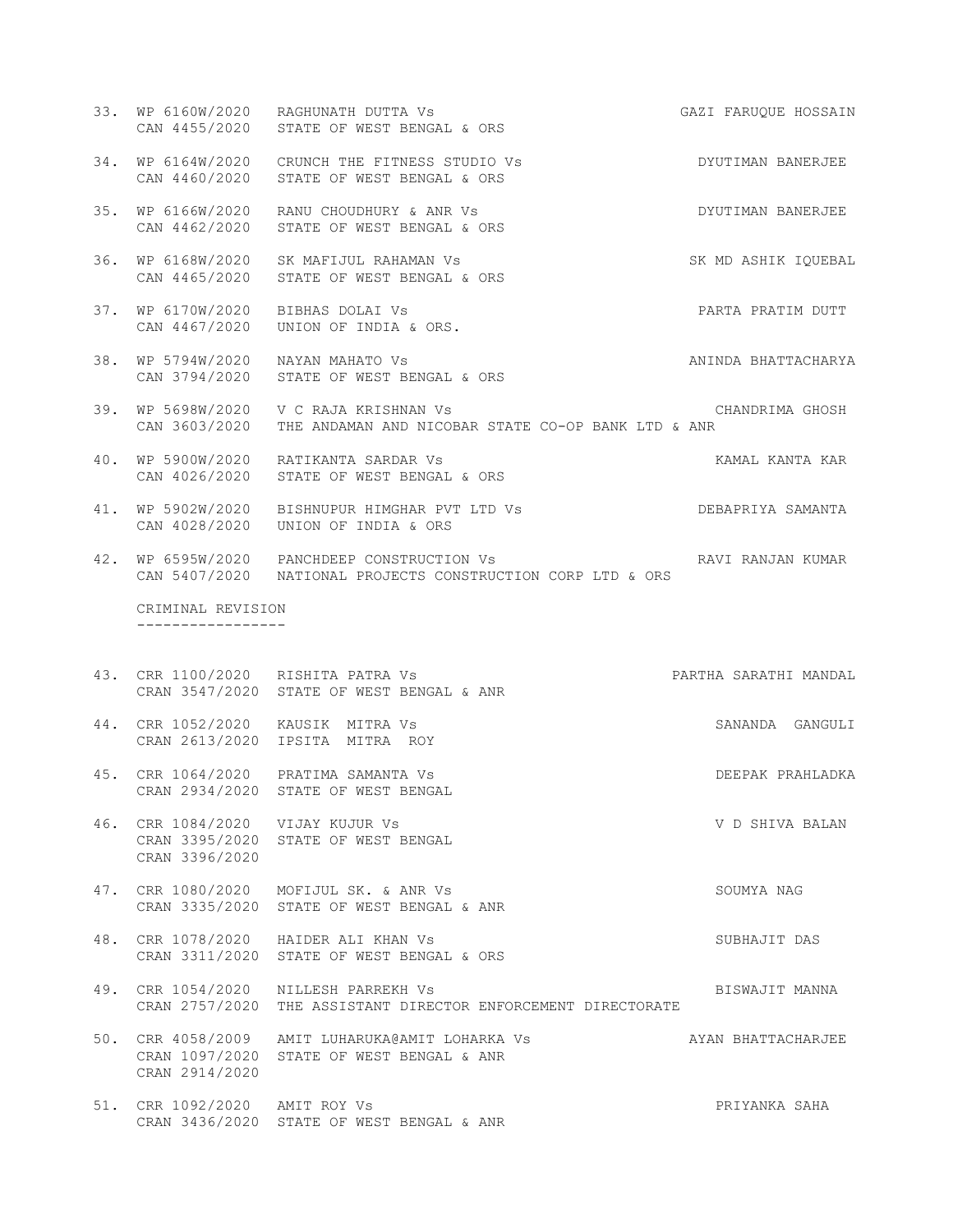52. CRR 1070/2020 ARPITA GUIN Vs ALI AHSAN ALAMGIR CRAN 3151/2020 STATE OF WEST BENGAL & ORS. 53. CRR 1075/2020 COASTAL PROJECT LTD. & ORS Vs **ANINDYA HALDER**  CRAN 3220/2020 STATE OF WEST BENGAL& ANR BAIL IN CONNECTION WITH APPEAL ------------------------------ 54. CRA 178/2020 BHUTU GHOSH Vs SUDIP GHOSH CHOWDHURY CRAN 3161/2020 STATE OF WEST BENGAL CRAN 3162/2020 55. CRA 162/2020 SUBRATA ROY Vs **RITAM CHOWDHURY**  CRAN 2492/2020 STATE OF WEST BENGAL 56. CRA 752/2019 FARJANA HASIN @ FARZANA HASIN @ ROHINI DEBOLINA DAS CRAN 559/2020 TABASSUM @ SNEHA VsSTATE OF WEST BENGAL CRAN 3304/2020 NEW MOTION ---------- 57. WP 6024W/2020 COASTAL SEAWAYS (ISLAND ) PVT LTD & ANR Vs GOPALA BINNU KUMAR CAN 4214/2020 ANDAMAN & NICOBAR STATE CO-OP BANK LTD & ANR 58. WP 6028W/2020 MS. MAMTA Vs GOPLAL BINDU KUMAR CAN 4226/2020 MEDICAL COUNCIL OF INDIA & ORS CAN 4238/2020 CIVIL REVISION

--------------

| 59. CO 3857/2019 | EDEN REALITY VENTURES PVT LTD Vs               | SONI OJHA |
|------------------|------------------------------------------------|-----------|
|                  | CAN 4543/2020  NST HOUSING DEVELOPMENT PVT LTD |           |
| CAN 4544/2020    |                                                |           |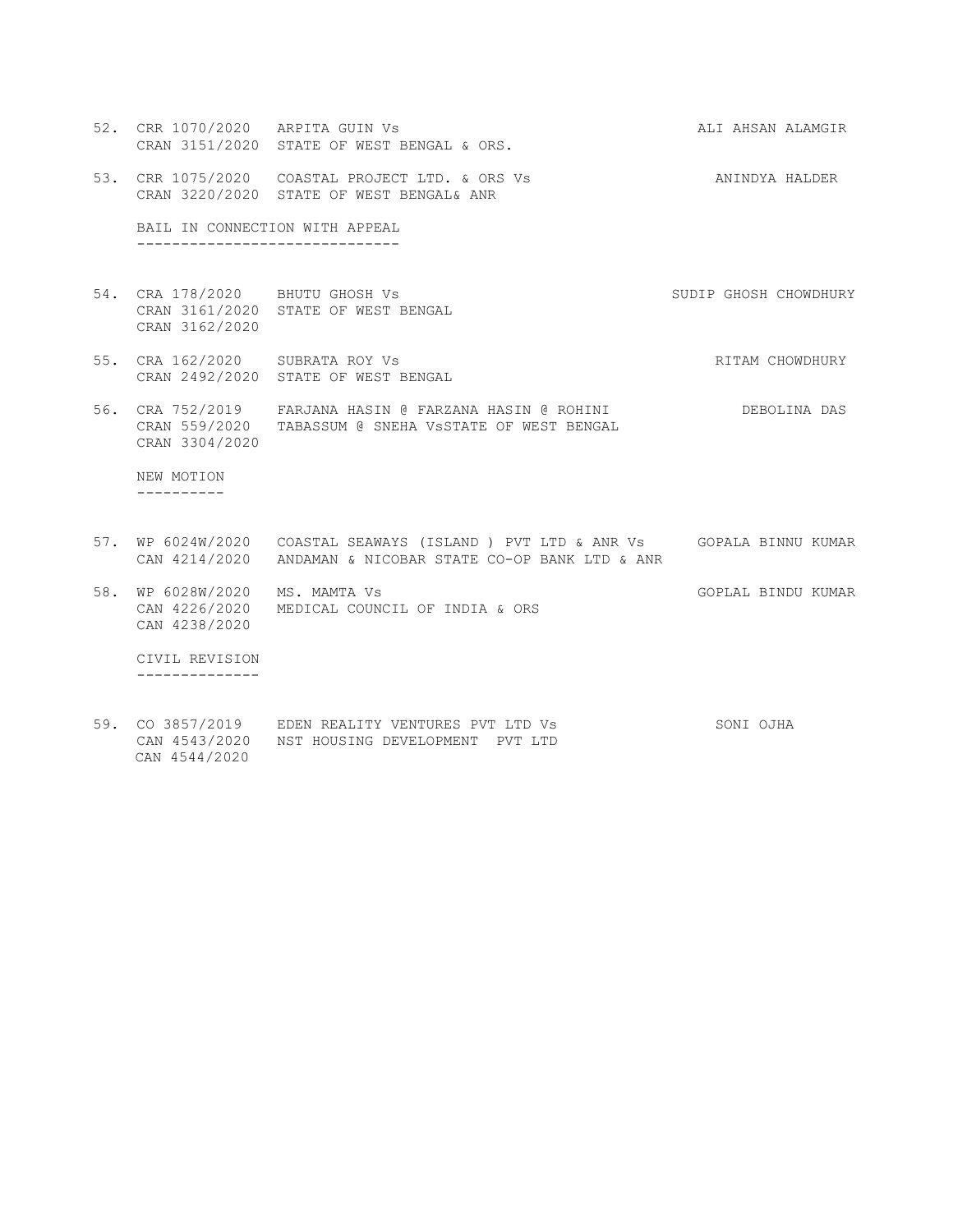--------------------------------------

# ORIGINAL SIDE ON TUESDAY, THE 25TH AUGUST, 2020 COURT NO. 12 (VIA VIDEO CONFERENCE)

## 11:00 A.M.

# HON'BLE JUSTICE SABYASACHI BHATTACHARYYA

NOTE : MATTERS WILL BE TAKEN UP THROUGH PHYSICAL HEARING ONLY WHEN BOTH THE PARTIES ARE AGREED.

NOTE : SUPPLEMENTARY LIST WILL BE TAKEN UP FIRST.

|      | NEW MOTIONS                                                  |                                                                                                           |                  |
|------|--------------------------------------------------------------|-----------------------------------------------------------------------------------------------------------|------------------|
|      |                                                              |                                                                                                           |                  |
|      | 1. AP 207/2020                                               | EMAMI CAPITAL MARKETS LTD Vs<br>IDEAL REAL ESTATE PVT LTD & ANR                                           | AJAY GAGGAR      |
| WITH | 2. GA 280/2020<br>AP 626/2019<br>GA 2567/2019<br>GA 895/2020 | M/S. JAY CR STONE MINING & OVERSEAS PVT. SUDESHNA BASU THAKUR<br>LTD. Vs M/S. ANGEL EXPORTS               |                  |
| WITH | CS 159/2010<br>GA 1029/2020                                  | 3. GA 622/2020 NAVIN CHANDRA OJHA Vs<br>CALCUTTA SAFE DEPOSIT CO. LTD. & ORS.                             | SOUMYAJIT MISHRA |
| WITH | 4. GA 837/2020<br>AP 194/2020                                | GOLDEN EDGE ENGINEERING PRIVATE LIMITED Vs SANANDA GANGULI<br>BHARAT HEAVY ELECTRICALS LIMITED            |                  |
| WITH | CS 58/2020<br>GA 1002/2020                                   | 5. GA 847/2020 CMS INFO SYSTEM LIMITED Vs<br>BENGAL PROVINCIAL BANKS CONTRACT EMPLOYEES ASSOCIATION & ORS | KHAITAN AND CO   |
| WITH | 6. GA $1045/2020$<br>CS 144/2016                             | SQUARE FOUR ASSETS MANAGEMENT & RECONSTRUCTION<br>CO P LTD & OR VSORIENT BEVERAGES LTD. & ORS.            | SUBRANIL DEY     |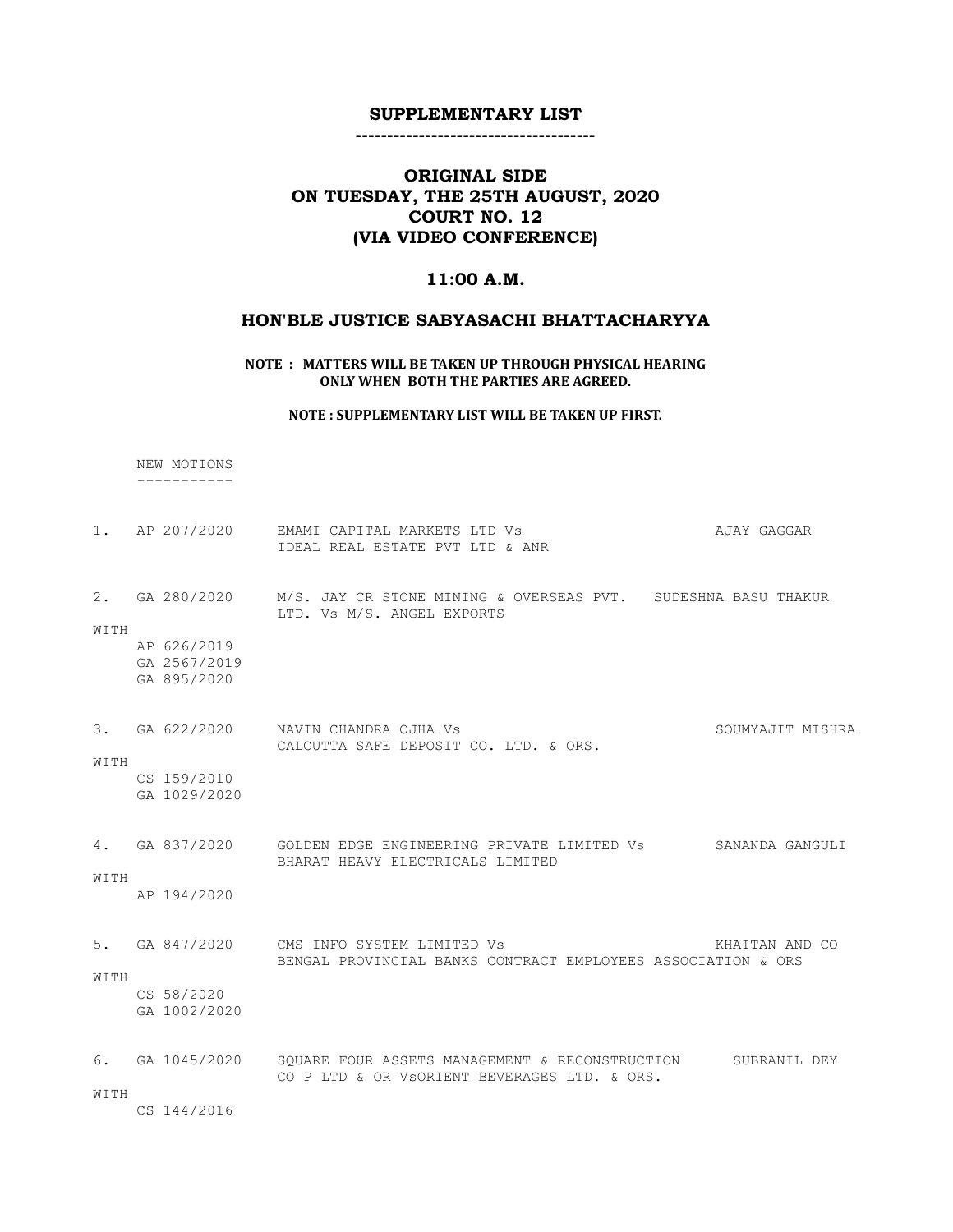|      | 7. GA 1081/2020          | VIKRAM JAIRATH Vs<br>PRABHA SURANA & ORS.            | MUKHERJEE PRASAD & ASSOCIATES |             |  |
|------|--------------------------|------------------------------------------------------|-------------------------------|-------------|--|
| WITH | CS 166/2019              |                                                      |                               |             |  |
|      | NEW CHAMBER APPLICATIONS |                                                      |                               |             |  |
|      | 8. EC 52/2017            | MAGMA FINCORP LIMITED Vs<br>MD. ISRAIL & ANR.        |                               | SINHA & CO. |  |
| 9.   | EC 378/2019              | MAGMA FINCORP LIMITED Vs<br>MAHAFUZUDDIN GAZI & ORS. |                               | SINHA & CO. |  |

10. EC 85/2020 MAGMA FINCORP LIMITED Vs SINHA & CO. MADUSUDAN R & ANR.

11. EC 122/2020 SWAPAN TRADERS Vs TAPAS DUTTA GA 967/2020 UNION OF INDIA

12. GA 556/2020 MAGMA FINCORP LIMITED Vs SINHA & CO. C SARAN TEJA & ORS. WITH

EC 423/2019

 FOR ORDERS ----------

13. WP 593/2019 M/S. RAJGARIA TIMBER PRIVATE LIMITED & ORS. Vs MULLICK & CO. GA 964/2020 STATE BANK OF INDIA & ORS. GA 965/2020 [Pt. Hd.]

 COMPANY MATTER ADJOURNED ------------------------

| 14. CA 101/2019 |  | IN THE MATTER OF: SUNIL AGRO EXPORTS LTD              | ANIRBAN PRAMANICK |
|-----------------|--|-------------------------------------------------------|-------------------|
|                 |  | (IN LION) AND Vs ANIL APARTMENTS PVT LTD -VS- THE O/L |                   |

WITH

CP 910/2014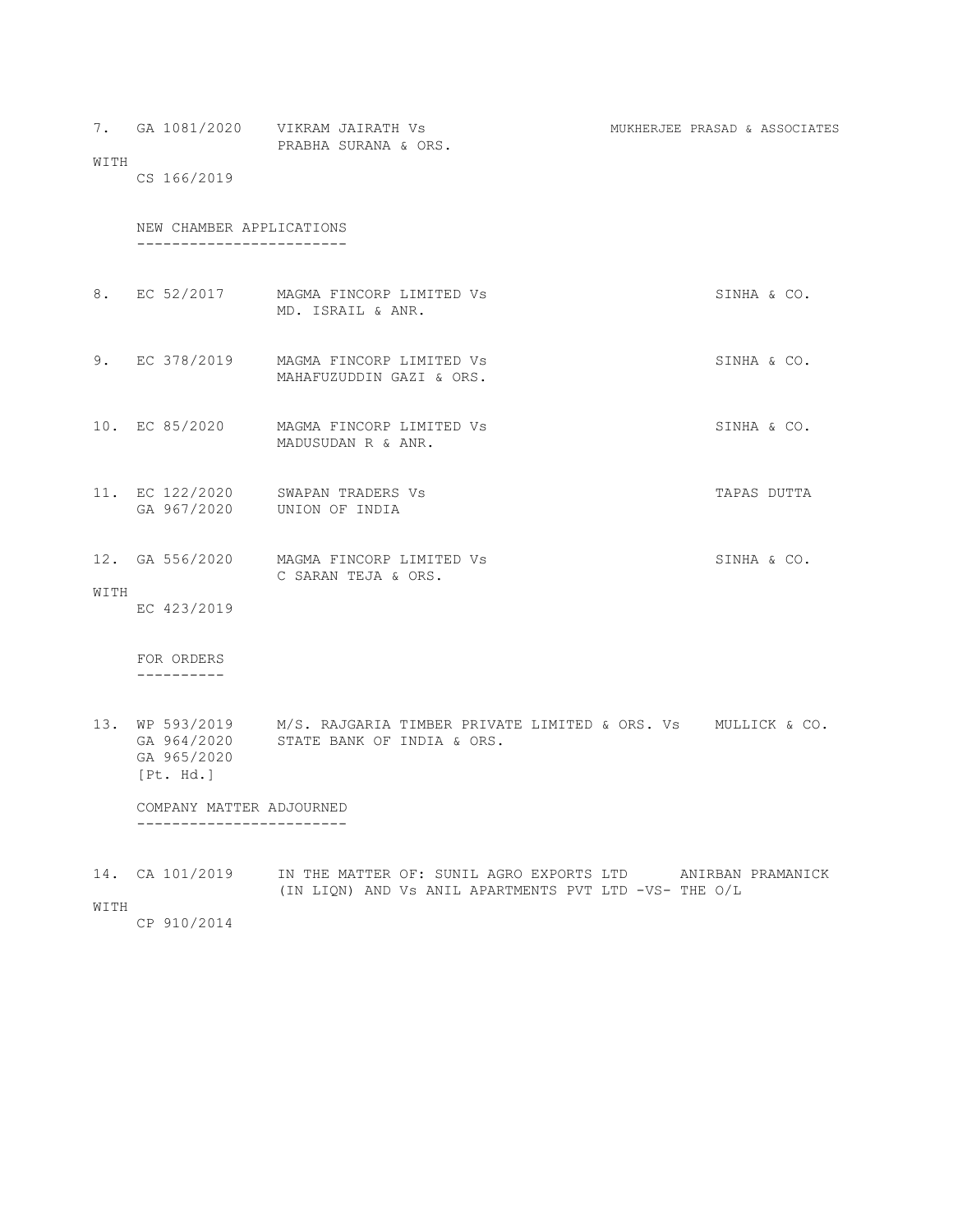--------------------------------------

# APPELLATE SIDE ON TUESDAY, THE 25TH AUGUST, 2020 COURT NO. 13 (VIA VIDEO CONFERENCE)

### 11.00 A.M.

## HON'BLE JUSTICE MOUSHUMI BHATTACHARYA

NOTE : MATTERS WILL BE TAKEN UP THROUGH PHYSICAL HEARING ONLY WHEN BOTH THE PARTIES ARE AGREED.

NOTE:

#### NOTE :(1) FROM 11 A.M. TO 1 P.M. ORIGINAL SIDE MATTERS WILL BE TAKEN UP FIRST.

# (2) FROM 2 P.M. TO 4 P.M. APPELLATE SIDE MATTERS WILL BE TAKEN UP FIRST.

(3) THE LIST WILL FOLLOW SPECIFIC TIMES, IF INDICATED FOR ANY PARTICULAR MATTER.

 ASSIGNED MATTERS FIXED AT 4 P.M. --------------------------------

| $1$ .<br>WITH | WP 9597W/2019<br>CAN 5957/2019<br>CAN 1308/2020<br>WP 11944W/2019<br>WP 20928W/2019<br>WP 20931W/2019<br>WP 5525W/2020<br>WP 9180W/2019 | AKTARUL<br>ISLAM KAYAL<br>& ORS Vs<br>STATE OF WEST BENGAL<br>& ORS | CHATTERJEE<br>RUCHIRA |
|---------------|-----------------------------------------------------------------------------------------------------------------------------------------|---------------------------------------------------------------------|-----------------------|
| 2.            | WP 5460W/2020                                                                                                                           | DR. GOUTAM NEMO Vs                                                  | SWADESH PRIYA GHOSH   |
|               | CAN 3163/2020                                                                                                                           | STATE OF WEST BENGAL & ORS                                          |                       |
| WITH          |                                                                                                                                         |                                                                     |                       |
|               | CAN 3044/2020                                                                                                                           |                                                                     |                       |
|               | CAN 3841/2020                                                                                                                           |                                                                     |                       |
|               | CAN 4040/2020                                                                                                                           |                                                                     |                       |
|               | CAN 4077/2020                                                                                                                           |                                                                     |                       |
|               | CAN 4078/2020                                                                                                                           |                                                                     |                       |
|               | CAN 3840/2020                                                                                                                           |                                                                     |                       |
|               | WP 5367W/2020                                                                                                                           |                                                                     |                       |
|               | WP 5821W/2020                                                                                                                           |                                                                     |                       |
|               | WP 5822W/2020                                                                                                                           |                                                                     |                       |
|               | WP 5907W/2020                                                                                                                           |                                                                     |                       |
|               | WP 5934W/2020                                                                                                                           |                                                                     |                       |
|               | WP 5935W/2020                                                                                                                           |                                                                     |                       |
| 3.            | WP 6178W/2020                                                                                                                           | DR DALLIYA ROY Vs<br>STATE OF WEST BENGAL & ORS                     | SUROJIT DUTTA         |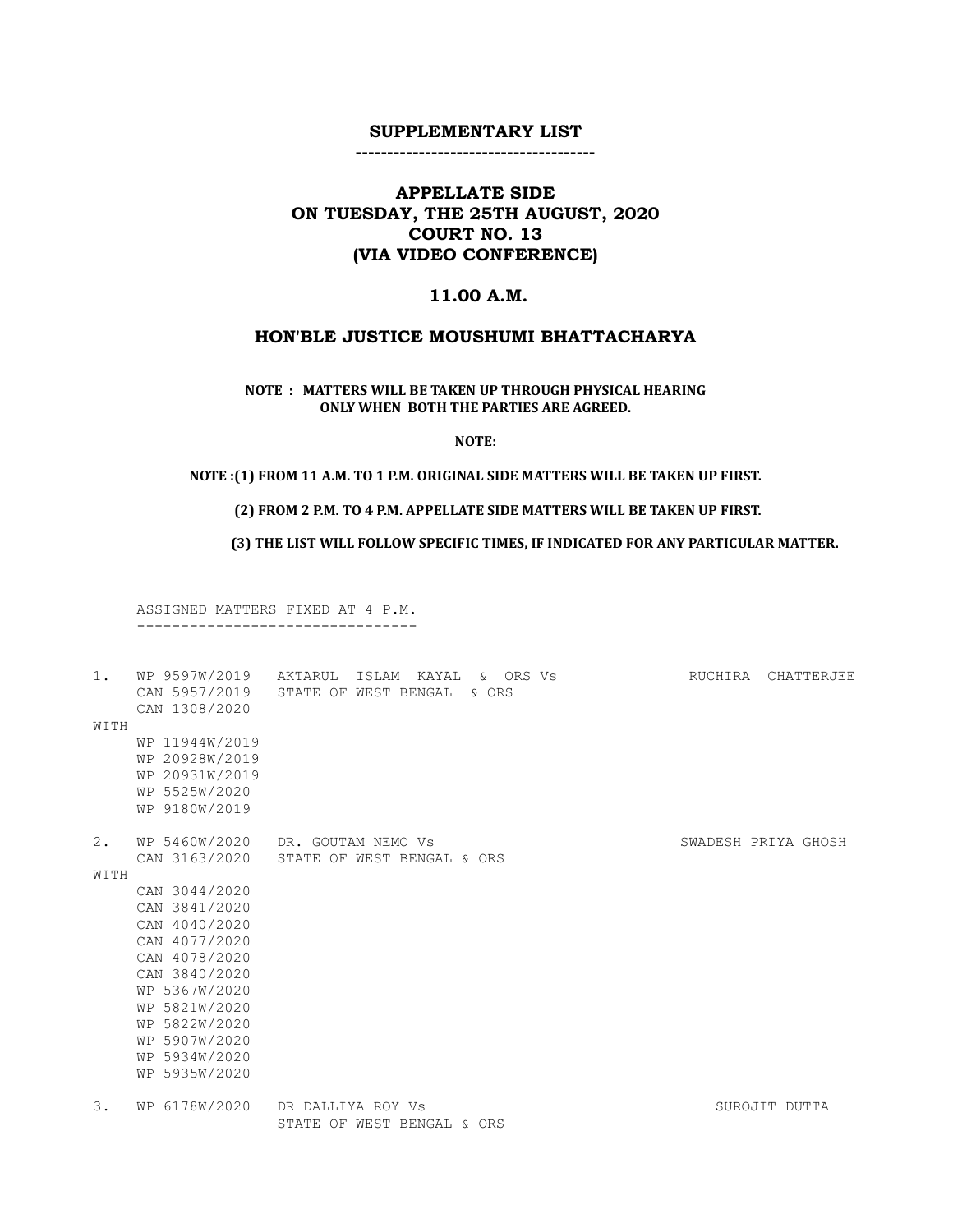MOTION ------

| 4.  | CAN 4160/2020                                       | WP 5991W/2020 JAHANARA BIBI & ORS Vs<br>STATE OF WEST BENGAL & ORS             | GOUTANGA KUMAR DAS   |
|-----|-----------------------------------------------------|--------------------------------------------------------------------------------|----------------------|
| 5.  | WP 5995W/2020<br>CAN 4167/2020                      | ORION SECURITY SOLUTIONS PVT. LTD. Vs<br>STATE OF WEST BENGAL & ORS            | DEBASHIS SARKAR      |
| 6.  | WP 5997W/2020<br>CAN 4177/2020                      | ANSAR ALI KHAN & ANR Vs<br>UNION OF INDIA & ORS                                | SAHEB BANERJEE       |
| 7.  | CAN 4180/2020                                       | WP 5999W/2020 BANGIYA SANSKRIT SIKSHAK SAMITY Vs<br>STATE OF WEST BENGAL & ORS | SHIBAJI KR DAS       |
| 8.  | WP 6001W/2020                                       | SUBRATA KAR Vs<br>STATE OF WEST BENGAL& ORS                                    | PRAJWAL GURUNG       |
| 9.  | WP 6003W/2020<br>CAN 4185/2020                      | MOMINUL ISLAM Vs<br>STATE OF WEST BENGAL & ORS                                 | MD ASHRAFUL HUO      |
|     | 10. WP 2361W/2020<br>CAN 3510/2020<br>CAN 3511/2020 | M/S. METACO INDIA Vs<br>THE KOLKATA MUNICIPAL CORPORATION & ORS                | CHANDRA NATH SARKAR  |
| 11. | WP 5937W/2020                                       | AMLAN MUNSHI & ANR Vs<br>STATE OF WEST BENGAL& ORS                             | SALONI BHATTACHARJEE |
| 12. | WP 6173W/2020<br>CAN 4474/2020                      | SUDIP KUMAR BANDYOPADHYAY VS<br>UNION OF INDIA & ORS                           | PAYEL DAS            |
| 13. | WP 6175W/2020<br>CAN 4477/2020                      | BIDESH BARAN HANSDA Vs<br>STATE OF WEST BENGAL & ORS                           | DIBYENDU CHATTERJEE  |
| 14. | WP 6177W/2020<br>CAN 4479/2020                      | RAJU NAYAK VS<br>STATE OF WEST BENGAL & ORS                                    | SOMNATH GANGOPADHYAY |
| 15. | WP 6179W/2020<br>CAN 4483/2020                      | WELFARE SOCIETY OF SHEORAPHULI & ANR Vs<br>STATE OF WEST BENGAL & ORS          | DIPANJAN GHOSH       |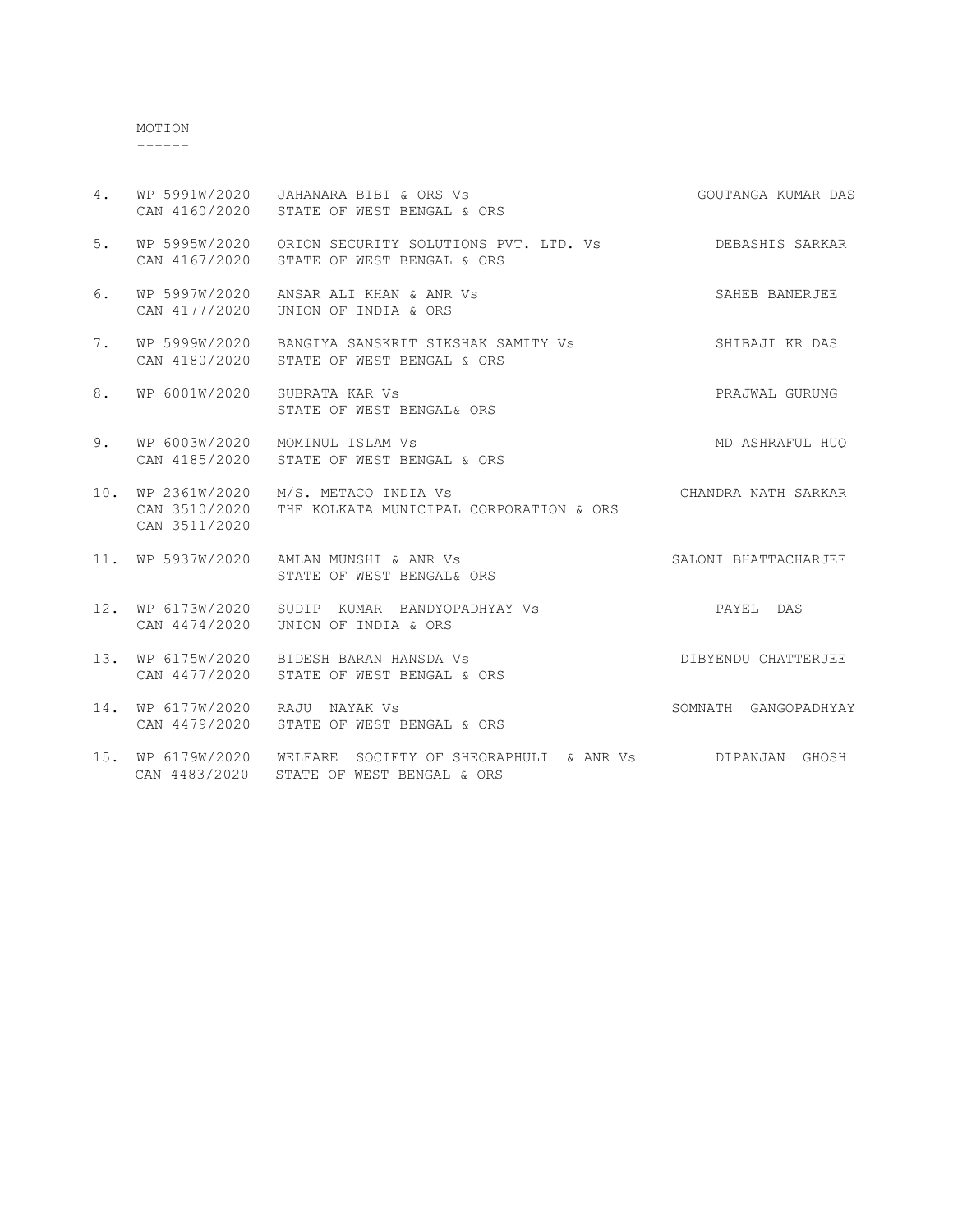--------------------------------------

# ORIGINAL SIDE ON TUESDAY, THE 25TH AUGUST, 2020 COURT NO. 13 (VIA VIDEO CONFERENCE)

### 11.00 A.M.

### HON'BLE JUSTICE MOUSHUMI BHATTACHARYA

### NOTE : MATTERS WILL BE TAKEN UP THROUGH PHYSICAL HEARING ONLY WHEN BOTH THE PARTIES ARE AGREED.

NOTE:

# NOTE :(1) FROM 11 A.M. TO 1 P.M. ORIGINAL SIDE MATTERS WILL BE TAKEN UP FIRST.

#### (2) FROM 2 P.M. TO 4 P.M. APPELLATE SIDE MATTERS WILL BE TAKEN UP FIRST.

(3) THE LIST WILL FOLLOW SPECIFIC TIMES, IF INDICATED FOR ANY PARTICULAR MATTER.

 COURT APPLICATIONS UNDER ART.226 --------------------------------

| $1$ .      | WP 236/2020                                                | SANDIP KUMAR BAJAJ & ANR Vs<br>GA 1062/2020 STATE BANK OF INDIA & ANR                                                     | MS. SANJUKTA RAY    |
|------------|------------------------------------------------------------|---------------------------------------------------------------------------------------------------------------------------|---------------------|
|            | NEW MOTIONS                                                |                                                                                                                           |                     |
|            | 2. AP 185/2020                                             | SREI EQUIPMENT FINANCE LIMITED Vs<br>SEIRRA INFRAVENTURE PRIVATE LIMITED                                                  | SINHA & CO.         |
| WITH       |                                                            | 3. GA 896/2020 BENGAL UNITECH UNIVERSAL SILIGURI PROJECTS LTD VS ASHISH SHAH<br>SILIGURI JALPAIGURI DEVELOPMENT AUTHORITY |                     |
|            | AP 198/2020                                                |                                                                                                                           |                     |
| 4.<br>WITH | GA 955/2020                                                | SREI EQUIPMENT FINANCE LIMITED Vs<br>GANNON DUNKERY AND CO LTD                                                            | SWETA GANDHI MURGAI |
|            | AP 417/2019<br>GA 1026/2020<br>GA 1027/2020<br>GA 957/2020 |                                                                                                                           |                     |
| 5.<br>WITH |                                                            | GA 1033/2020 SHANKAR LAL BAGRI & ANR. Vs<br>SRI AVANI BALLYGUNJ OWNERS ASSOCIATION AND ORS                                | MEGHAJIT MUKHERJEE  |
|            | CS 276/2019<br>GA 1034/2020                                |                                                                                                                           |                     |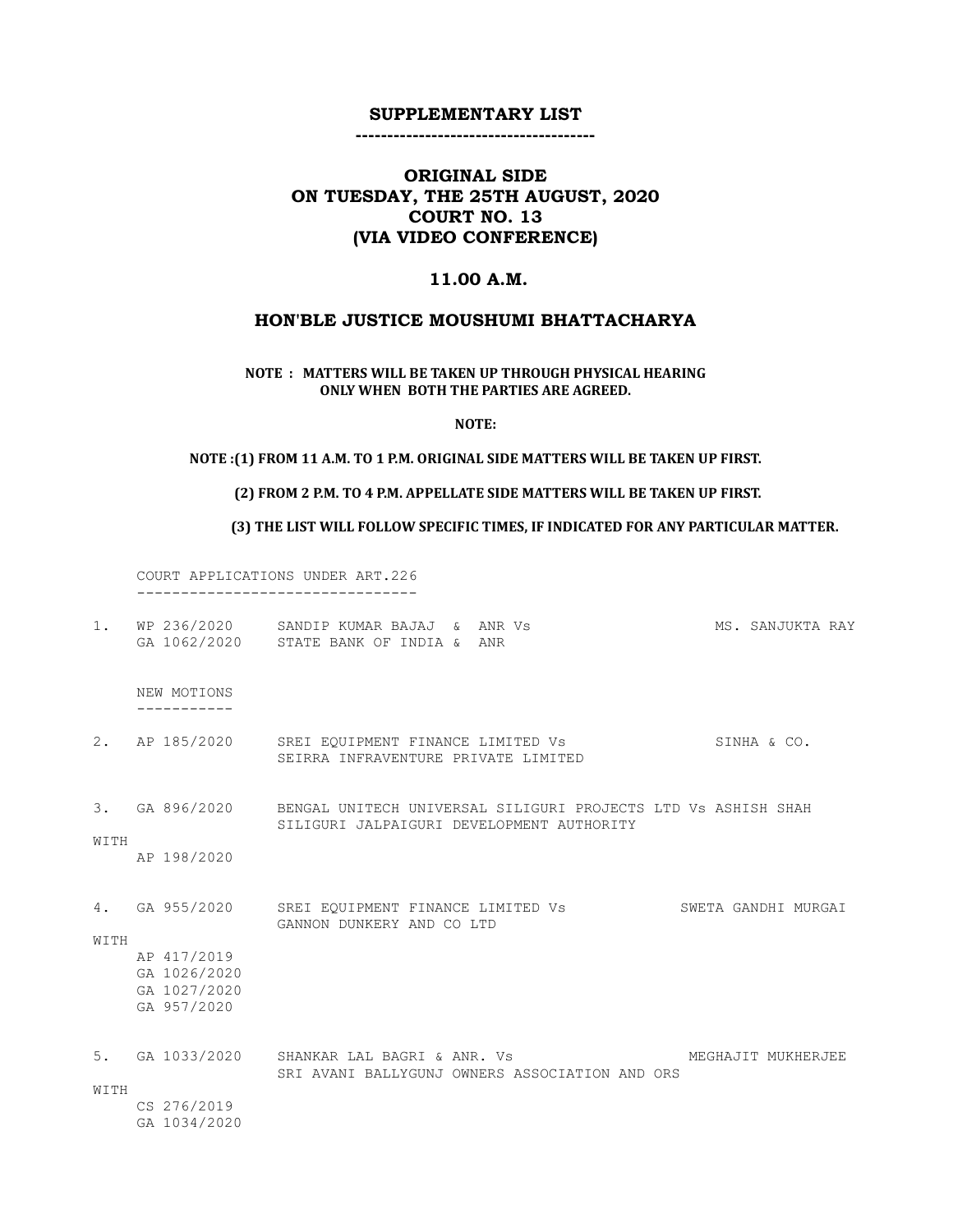6. GA 1056/2020 BANASREE.NEOGY & ANR. Vs BANASREE NEOGY (IN PERSON) MRS. SOMA GHOSH & ORS. WITH CS 41/1989 GA 1057/2020 NEW CHAMBER APPLICATIONS ------------------------

- 7. EC 581/2018 MAGMA FINCORP LIMITED Vs SINHA & CO. RAJ KISHORE DUBEY & ANR.
- 8. GA 2685/2019 IN THE GOODS OF SHIBNATH SEN (DEC) Vs M/S RAJENDRA LAL DUTT & CO

#### WITH

PLA 236/2019

- 9. EC 25/2020 MAGMA FINCORP LIMITED Vs SINHA & CO. ABHISHEK VIKRAM SINGH & ANR.
- 10. GA 531/2020 MAGMA FINCORP LIMITED Vs SINHA & CO. T NAGARAJU & ANR.
- WITH
	- EC 462/2019

 COMPANY MATTER (NEW) --------------------

11. CA 55/2020 RE : FORTUNE FURNITECH PRIVATE LIMITED -AND- Vs SWETA GANDHI NANU TRADCOM PVT LTD -VS- O/L HIGH COURT CALCUTTA

### WITH

CP 77/2012

 FOR HEARING -----------

12. AP 590/2011 THE BOARD OF TRUSTEES FOR THE PORT OF KOLKATA Vs ASHOK KUMAR JENA ABG KOLKAA CONTAINER TERMINAL PRIVATE LIMITED

#### [AT 12:30 P.M.]

| 13. AP 698/2016 | FUTURE MARKET NETWORKS LTD Vs | ARNAB DUTTA |
|-----------------|-------------------------------|-------------|
|                 | LAXMI PAT SURANA & ANR.       |             |
|                 |                               |             |

- 14. AP 700/2016 FUTURE ENTERPRISES LTD Vs **FOX & MANDAL** LAXMI PAT SURANA & ORS.
- 15. AP 822/2016 LAXMI PAT SURANA Vs G.S. GUPTA PANTALOON RETAIL INDIA LTD. & ORS.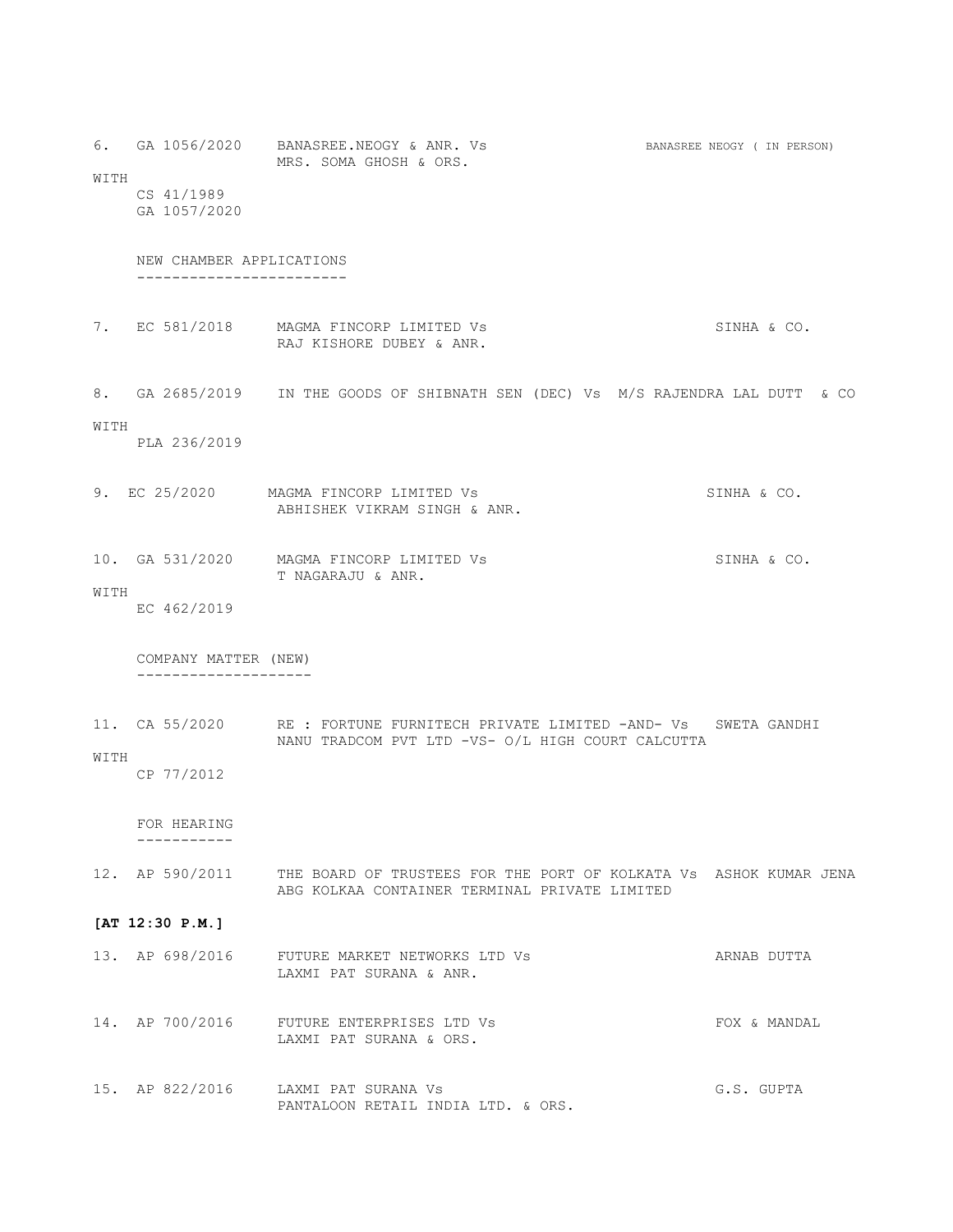#### ---------------------------------------

# APPELLATE SIDE ON TUESDAY, THE 25TH AUGUST, 2020 COURT NO. 19 (VIA VIDEO CONFERENCE)

### AT 11.00 A.M.

### HON'BLE JUSTICE BISWAJIT BASU

#### NOTE : MATTERS WILL BE TAKEN UP THROUGH PHYSICAL HEARING ONLY WHEN BOTH THE PARTIES ARE AGREED.

#### NOTE : AFTER COMPLETION OF THIS SUPPLEMENTARY LIST, DAILY LIST WILL BE TAKEN UP.

 CIVIL REVISION --------------

1. CO 1176/2020 HAPPY HOMES & HOTELS PVT LTD Vs DEBJANI CHATTERJEE CAN 5335/2020 SATYA NARAYAN PARK AC MARKET & ANR

 MOTION ------

- 2. WP 6564W/2020 M/S MAITI CONSTRUCTION REPT BY DEBASHIS MAITI Vs SUMOULI SARKAR CAN 5346/2020 WEST BENGAL STATE ELECTRICITY DISTRIBUTION CO LTD & ORS
- 3. WP 15507W/2019 SURAIYA BEGUM Vs GIASUD CHASUDDIN MULLA CAN 4682/2020 STATE OF WEST BENGAL & ORS
- 4. WP 5905W/2020 SUKTI SUBHRA SAHANA Vs ANURADHA PODDAR CAN 4033/2020 BARDHAMAN MUNICIPALITY & ORS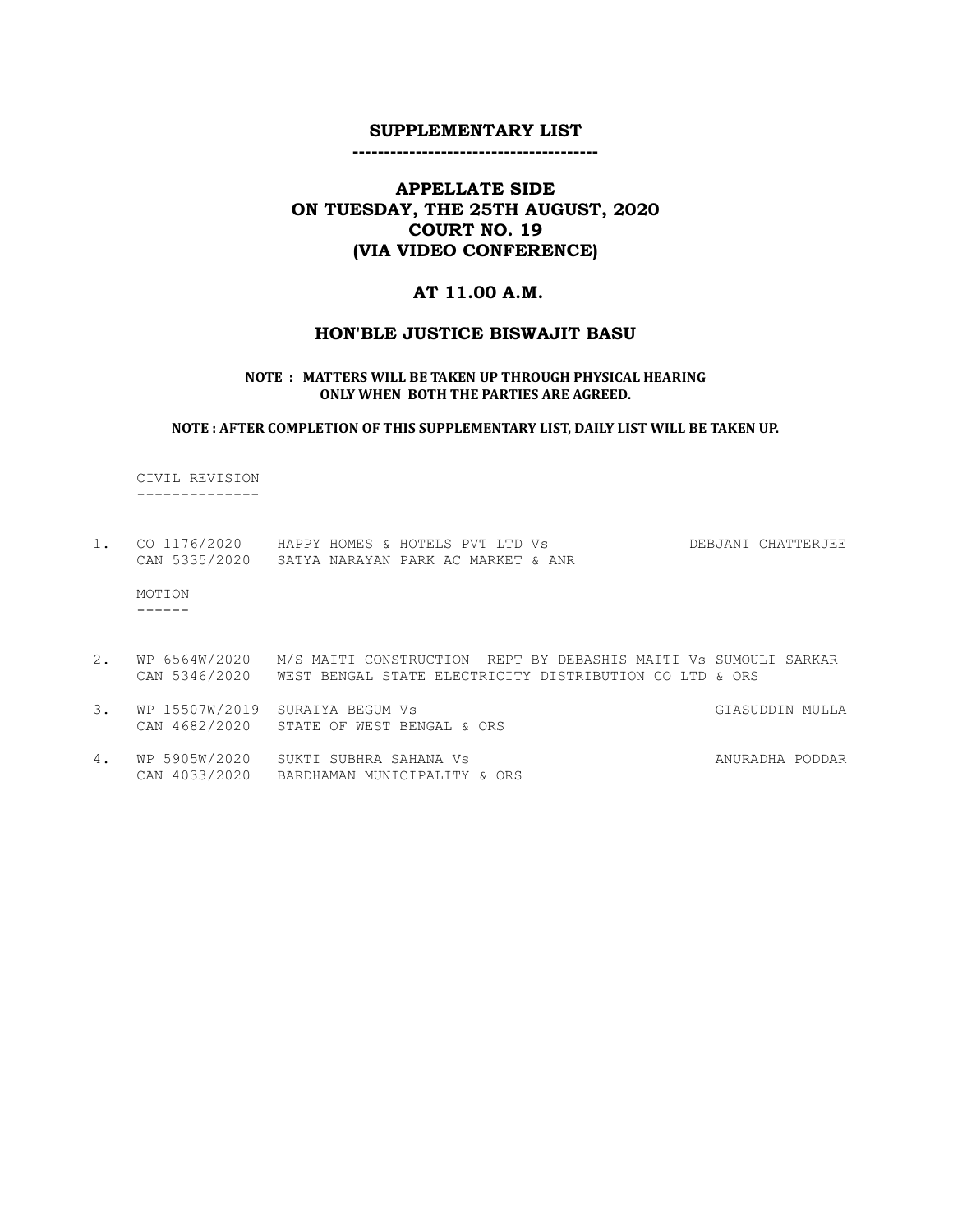---------------------------------------

# ORIGINAL SIDE ON TUESDAY, THE 25TH AUGUST, 2020 COURT NO. 19 (VIA VIDEO CONFERENCE)

### AT 3.00 P.M.

### HON'BLE JUSTICE BISWAJIT BASU

#### NOTE : MATTERS WILL BE TAKEN UP THROUGH PHYSICAL HEARING ONLY WHEN BOTH THE PARTIES ARE AGREED.

#### NOTE : AFTER COMPLETION OF THIS SUPPLEMENTARY LIST, DAILY LIST WILL BE TAKEN UP.

 NEW MOTIONS -----------

1. Appl in EMAMI LIMITED Vs SANJAY GINODIA GA 909/2020 HINDUSTAN UNILEVER LIMITED GA 910/2020 CS 62/2020 COURT APPLICATIONS UNDER ART.226 -------------------------------- 2. WP 205/2020 BABLU DAS Vs ANJAN BHATTACHARYA THE STATE OF WEST BENGAL & ORS 3. GA 915/2020 ANURADHA CHAUDHURI Vs AJAY GAGGAR THE KOLKATA MUNICIPAL CORPORATION AND ORS WITH WP 186/2020 GA 916/2020 4. GA 966/2020 KANAK PROJECTS LIMITED Vs FANALL HSA KOLKATA MUNICIPAL CORPORATION & ORS. WITH WP 460/2019 ADJOURNED MOTION ---------------- 5. AP 206/2020 ADITYA KHAITAN AND ORS Vs KHAITAN & CO IL AND FS FINANCIAL LTD

#### NEW CHAMBER APPLICATIONS ------------------------

6. EC 180/2019 MAGMA FINCORP LIMITED Vs SINHA & CO. MEHJABI & ANR.